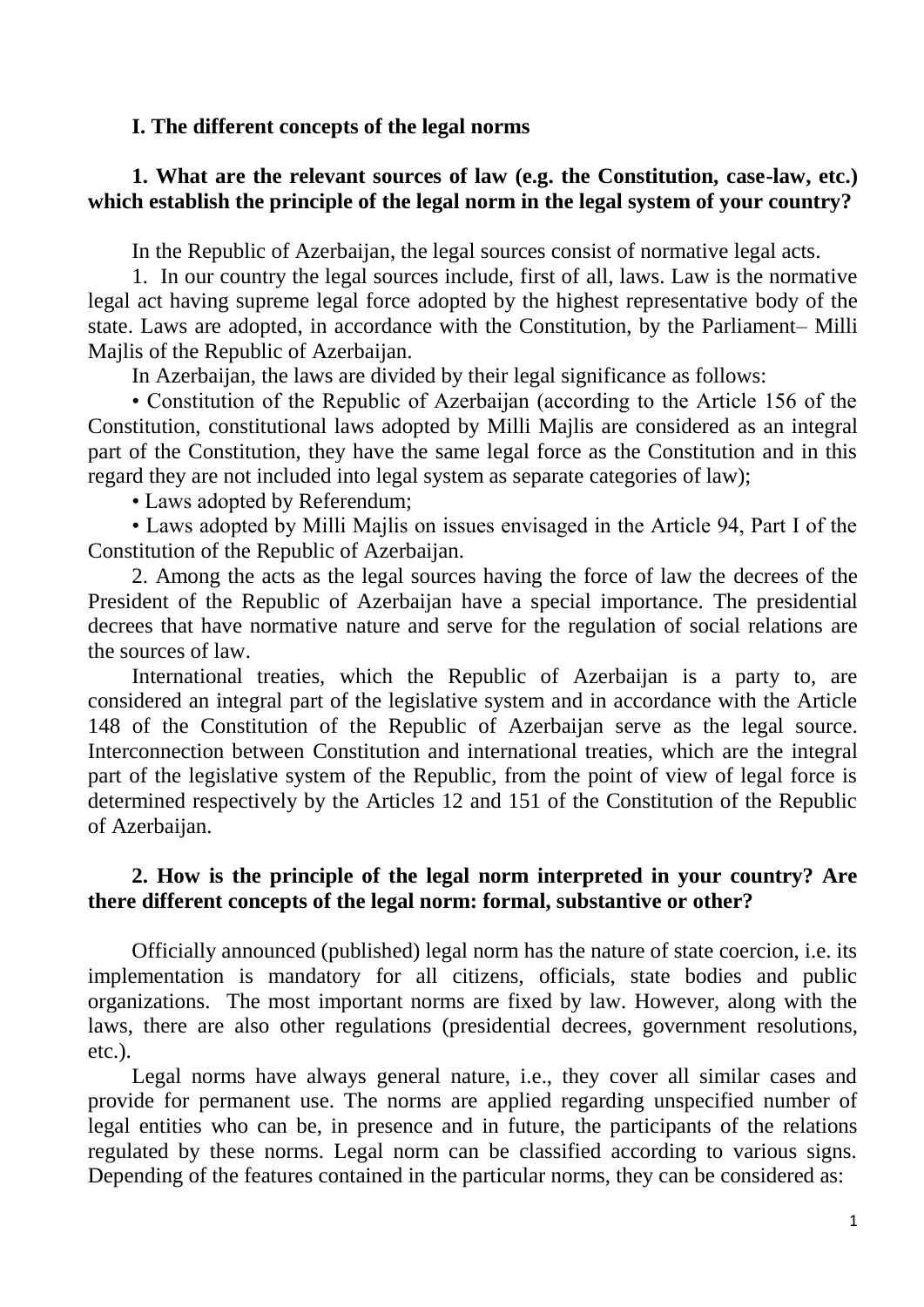- Empowering norms. For instance, in Article 26 of the Constitution of the Republic of Azerbaijan it is determined that every person shall be authorized to defend his/her human rights and freedoms by accepted means. The State shall ensure the protection of human rights and freedoms.

- Norms of coercion defined in Chapter IV of the Constitution of the Republic of Azerbaijan.

- Prohibitive norms. For example, under Article 6 of the Constitution of the Republic of Azerbaijan, no part of the Azerbaijan people, either an individual, a social group or an organization shall have the right to usurp the authority of the Azerbaijan people to exercise the power.

There are two types of legal norms as regards the degree of instruction:

1. Discretionary norms (such norms provide for the possibility of an alternative behavior of the entity of law). For example, legal norms that stipulate the human and citizen rights and freedoms and which are enshrined in Chapter III of the Constitution of the Republic of Azerbaijan.

2. Mandatory norms (such norms govern the common norms of conduct and do not allow for an alternative behavior). For example, all the norms having prohibitive character (Articles 6 and 155 of the Constitution), as well as the most coercive norms (set out in Chapter IV of the Constitution). Classification of legal norms can be carried out and by other criteria as well.

# **3. Are there specific fields of law in which your Court ensures the respect for the rule of law (e.g. criminal law, electoral law, etc.)?**

Decisions of the Constitutional Court of the Republic of Azerbaijan, and in particular the legal positions reflected in them can be used for the improvement of legislative and enforcement practice. The legal positions of Constitutional Court contain not only statements of constitutionality or derogation from its norms but also other important provisions for the improvement of norms of criminal, civil, electoral and other legislations.

The legal positions set out in the decisions are very topical in the period of continuous updating of branch laws and proclamation of ideas of respect of human rights.

The most commonly considered cases by the Court are the cases on verification of constitutionality of the normative legal acts. In accordance with the Constitution of the Republic of Azerbaijan and the Law of the Republic of Azerbaijan "On Constitutional Court", the acts or their separate provisions, recognized by the Court as unconstitutional shall become invalid, inconsistent with the Constitution of the Republic of Azerbaijan. It should be taken into account the fact that the decision on verification of constitutionality of normative-legal acts has a specific manner, i.e. it cancels or sets the limits of effect of the specific provisions of the normative-legal act.

With procedural branches of law the constitutional judicial procedural law have a common source of law – the Constitution of the Republic of Azerbaijan, a number of general principles of justice, as well as the proximity of the procedural form. The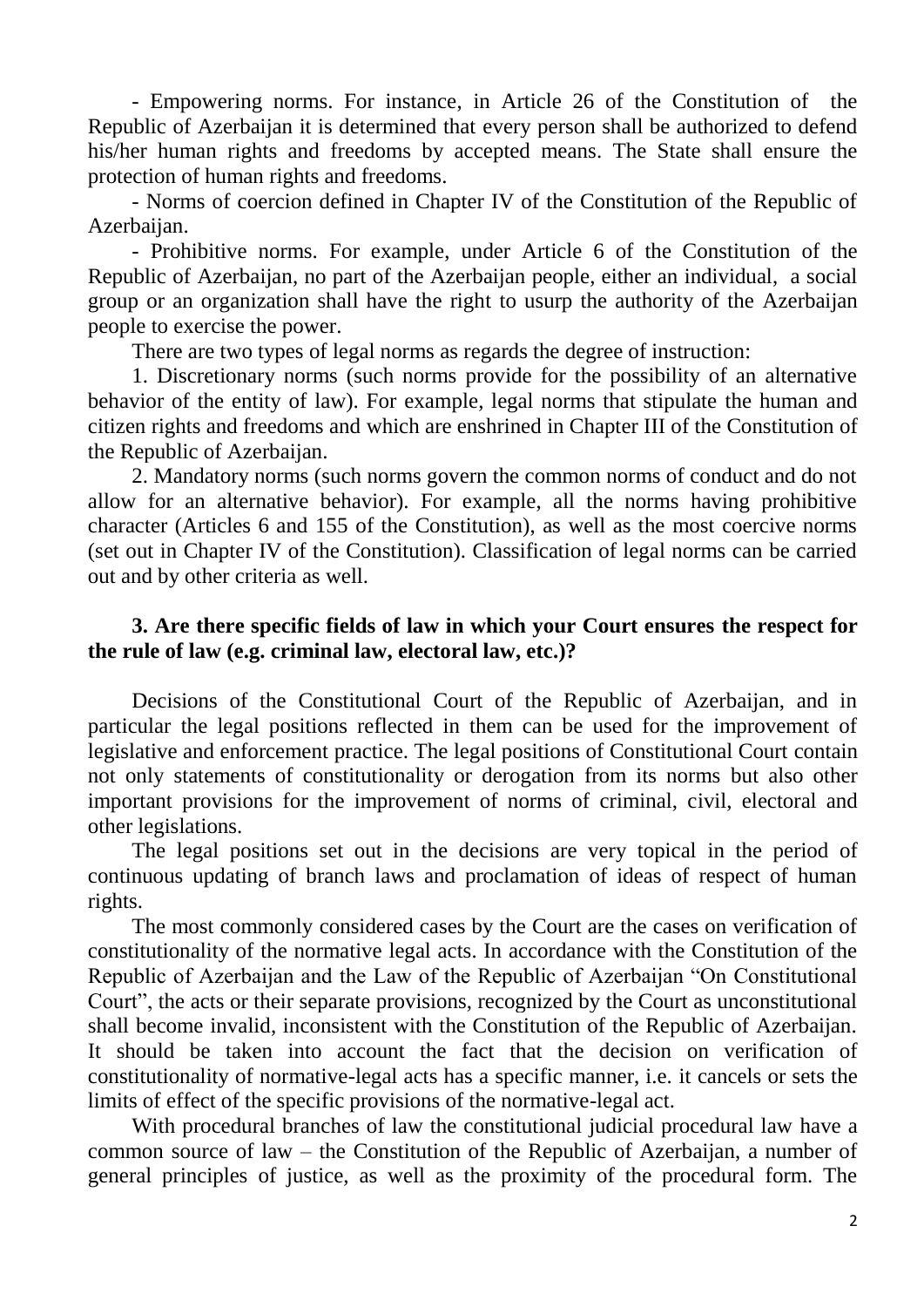differences lie in the fact that they regulate the activity of different types of the courts (ordinary, constitutional jurisdiction) and have the different objects of examination. Constitutional Court, unlike other courts, considers the issues of law, but not of fact.

## **4. Is there case-law on the content of the principle of the rule of law? What are the core elements of this principle according to the case-law? Please provide relevant examples from case-law.**

The Constitutional Court due to its activity is responsible to ensure that its decisions in the social reality provide for constitutional order – a legal stability and clarity and when adopting a decision it should take into account the social reality and always assess the consequences caused by its decision. The Court in the context of particular case evaluates the conformity of the challenged legal norms with the Constitution as a whole. This requirement follows from the task of the Constitutional Court to implement the principle of supremacy of the Constitution and thus to ensure the constitutional order. However, in a particular case only arguments that justify the conformity or non-conformity of the challenged legal norms with the legal norms of the Constitution are important.

In order to avoid a situation in which the constitutional examination leads to the violation of the principle of separation of powers, the Constitutional Court in its decisions avoids to formulate the legal norms, or determine how they should be formulated by legislator. Thus, there is a mutual respect – the legislator takes into account the conclusion given as a result of constitutional examination and the Constitutional Court respects the freedom of action of the legislator.

In its decisions, the Constitutional Court of the Republic of Azerbaijan has repeatedly mentioned that the law must meet certain criteria of certainty, clarity and unambiguity.

Thus, by setting a community of legal regulation, the Constitutional Court formulates a position based on which the acting legislation should be amended. At that, the normativity of the decision of the Constitutional Court restricts the freedom of the legislator's discretion at changing the legal regulation. The constitutional-legal meaning of the legal norm identified by the Constitutional Court is important not only for the legislator, but also for the law enforcer and cannot be rejected or overcome in the legislative and enforcement practices. Therefore, it can be concluded that taking an active part in the unity and coherence of existing law, the Constitutional Court occupies a key place in the legal system and receives a specific embodiment due to the special status of the constitutional review body.

In the case-law of the Constitutional Court of the Republic of Azerbaijan a number values deriving from Constitution but not formally enshrined in it having a fundamental impact on the corresponding social relations, including such as justice and legal certainty, stability, sustainability of public relationships, maintaining the balance of public interests of the State, private interests and others were substantiated.

By this way, the Constitutional Court elaborated the common criteria for law certainty, clear and unequivocal legal norm from the constitutional principle of equality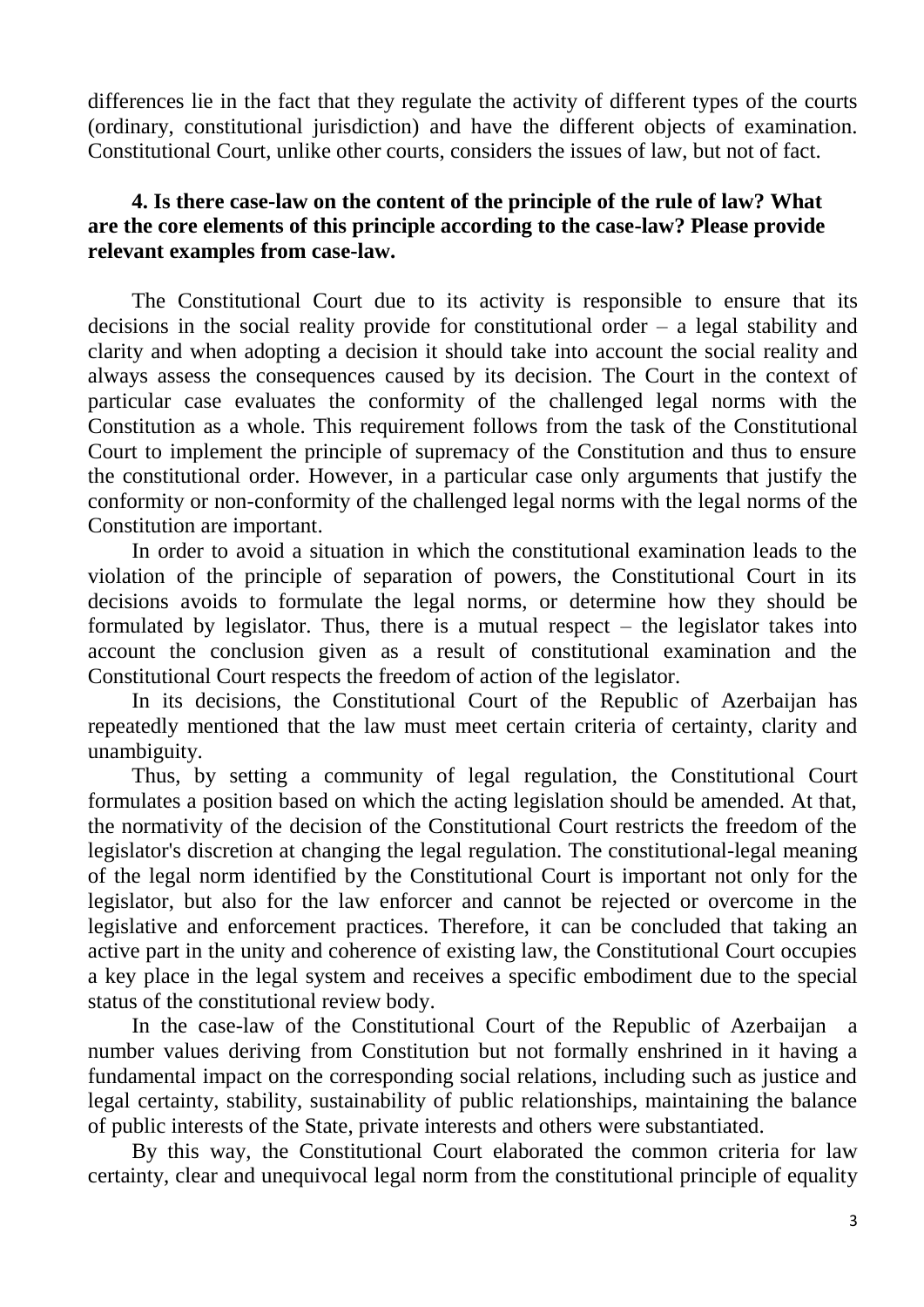of all before the law and court. This is substantiated by the fact that the equality of all before the law can be ensured only in caes of uniform understanding and interpretation of the norms by all enforcers.

General legal criteria of certainty of legal norms as a constitutional requirement for the legislator, was formulated by the Constitutional Court's decision of August 6, 2002, where there was noted: "...Certainty, clarity, unambiguity of the legal norms as the general legal conditions proceed from the constitutional principle of equality of all before law and the courts. Such equality can be ensured by enforcers only on the basis of assumption of the uniform interpretation and understanding of the norm. The uncertainty of content of the legal norm, in contrary can bring to unrestricted understanding and arbitrariness when applying the law, violation of equality before law and court as well as the violation of the principle of the rule of law".

Observation of this principle suppresses the ambiguous understanding and, therefore, unlawful use of the legal norms, entailing a violation of the rights and legal interests of citizens. By providing the principle of the legal certainty in the rule-making there are created the conditions for consistency and predictability in the law enforcement practice, ensuring human rights and freedoms. Moreover, the requirement of certainty is extended not only on legislation but also on the final decisions of the courts.

Thus, in the decision of June 13, 2008, the Court noted that the doctrine of a constitutional law recognizes the principle of legal certainty as one of the basic elements of rule of law that was reflected in a preamble of the Constitution of the Republic of Azerbaijan. The principle of legal certainty, along with other requirements, provides for clarity and definiteness concerning existing legal situation and the judicial acts adopted on behalf of the Republic of Azerbaijan should not contain the provisions in the most general sense.

In its decision of June 6, 2014 the Court indicated that the existence of the possibility to challenge court decisions that entered into force for an indefinite (long) time is contrary to the principle of "*res judicata"*, which is an integral part of the principle of legal certainty, prevents the administration of justice within a reasonable time, and also violates the stability and consistency of the court's final acts and thus undermines the public confidence in the justice system.

At present, the principle of legal certainty should include not only the formal aspect, aimed at precision, clarity, accuracy, consistency of normative acts, but also the assuming a long-term, predictable perspective legal act, its reasonable stability that promotes the formation of trust to the state and its bodies.

## **5. Has the concept of the rule of law changed over time in case-law in your country? If so, please describe these changes referring to examples.**

The Constitution of Azerbaijan has been amended by the changes as a result of which there significantly increased the number of entities enabled to apply to Constitutional Court. Thus, by this right were also vested the ordinary courts, which obtained the right to apply to Constitutional Court on interpretation of the Constitution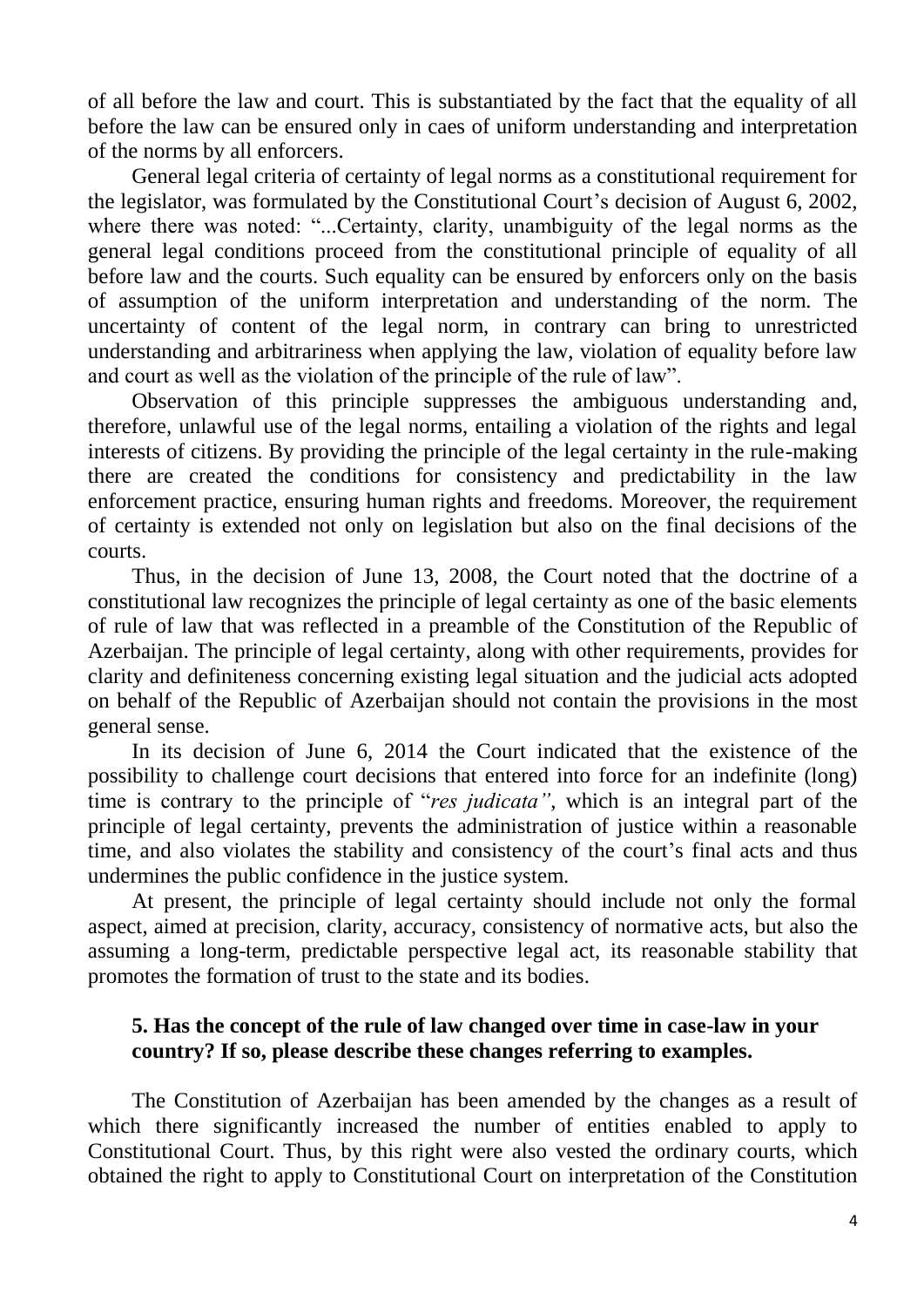and laws of the Republic of Azerbaijan. Courts very often apply to Constitutional Court with an inquiry for interpretation of provisions of law relating to concrete cases that are in their examination. Taking into account that the ordinary court seeks for the interpretation of a norm in relation with a particular case by suspending the proceedings on it the Constitutional Court, in fact, makes the relevant legal impact on the final resolution of a case.

Examination of cases on the basis of inquiry of courts is a significant trend in Constitutional Court, providing its interaction in the sphere of the constitutional legal proceedings with other courts belonging to judicial system.

Establishment of the institute of inquiry of courts is historically conditioned, objective and logical. There was formed the new understanding of the law, and also it understood that in the context of rapidly developing social relations the inconsistency of the law can emerge and the legal norm may be summarized as unclear and sometimes ambiguous.

In the decision of the Plenum of Constitutional Court of the Republic of Azerbaijan "On the interpretation of Article188 of the Criminal Code" of March 30, 2015, District Court of Astara city, having applied to the Constitutional Court indicated that in its examination there is a criminal case under Article 188 of Criminal Code in connection with the illegal seizure of land belonging to the forest fund. Responsibility for this action is provided by the legislation on administrative offenses. The District Court held that in order to eliminate the uncertainty in judicial practice in bringing a person to criminal or administrative responsibility it is necessary to interpret the relevant legal provisions.

The Plenum of Constitutional Court noted that the commission of offenses under Criminal Code infringes the rights of use, possession and disposal of all categories of land. The object of administrative offense is the public relations arising in the field of protection and efficient use of only forestland. However, this forest fund is a part of a single land fund, which means that both norms, in fact, protect from encroachment of forestland. Besides, coincidence of the objective sided of these actions leads to uncertainty in the classification and creates the difficulties in law enforcement.

The Plenum of Constitutional Court noted that the legislator should give the precise definitions and unequal formulations of the legal norms providing for liability for the same wrongful action. Otherwise, it may complicate the protection of rights and freedoms, the predictability of actions of law enforcer and bring into question the prior knowledge of the person concerning the consequences of his/her wrongful action. This circumstance can lead to groundless attraction a person to criminal liability or, on the contrary, to the impunity of the guilty person. At the same time, it can create the conditions for the double attraction to responsibility of the person liable for the same offense.

As a result, the Constitutional Court recommended to Parliament to improve the relevant articles from of the point of view of the principles of legal certainty and proportionality. Before adoption of the new norms to law it was recommended that when imposing the enforcement officials administrative or criminal liability, to take into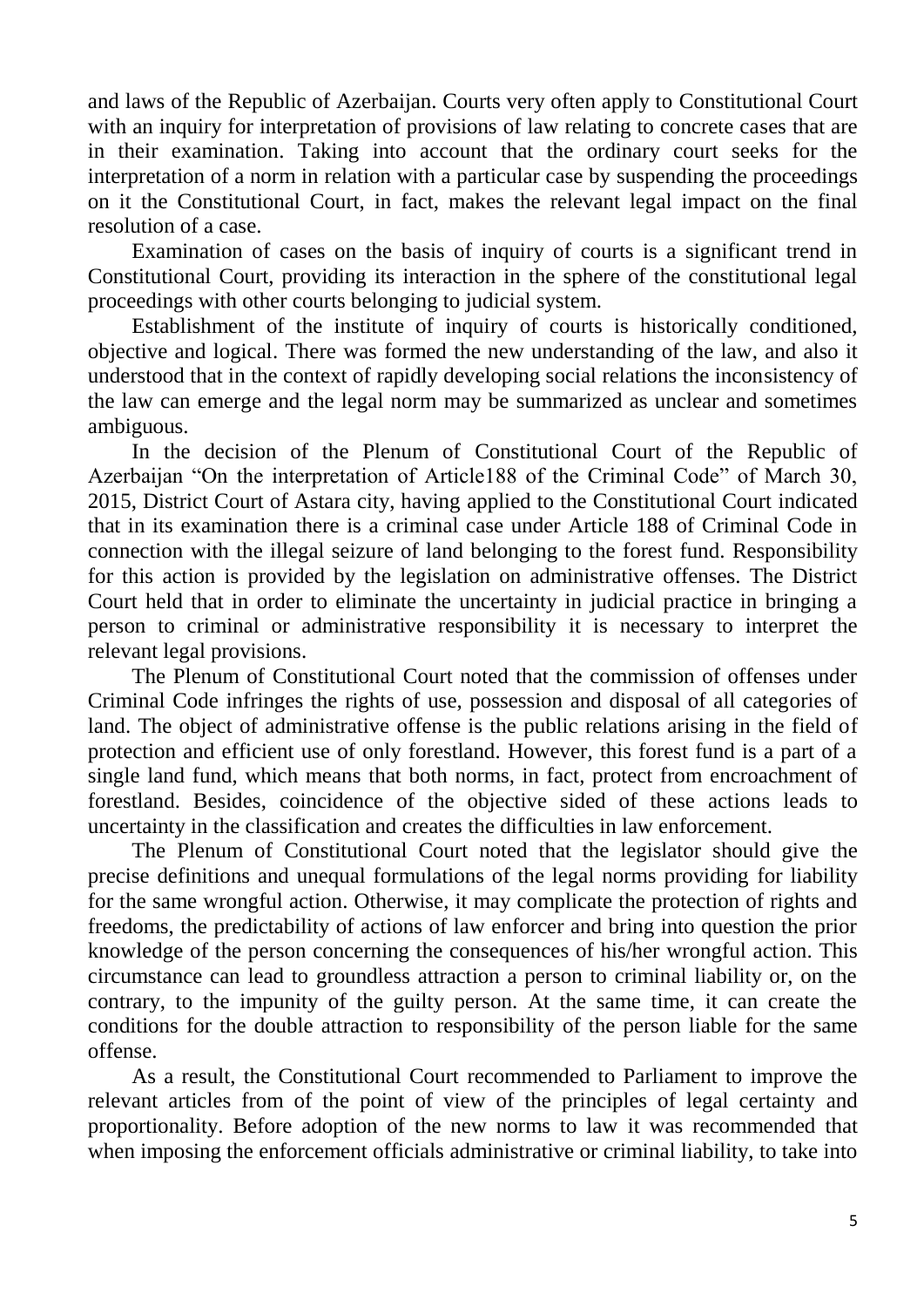account the degree of social danger of the offense, the severity of the damage caused to the owner, the environment and so forth.

# **6. Does international law have an impact on the interpretation of the principle of the rule of law in your country?**

According to Article 148 of the Constitution of the Republic of Azerbaijan the international treaties, to which the Republic of Azerbaijan is a party, are an integral part of the legal system.

The interrelation of the Constitution and the international treaties that are a component of legislative system of the Republic of Azerbaijan, from the point of view of a legal force, is determined respectively by Articles 12 and 151 of the Constitution of the Republic of Azerbaijan.

In the legal system of the Republic of Azerbaijan a central position in this field belongs to the rate of the ratio of international and domestic law. According to Article 10 of the Constitution of the Republic of Azerbaijan, the Republic of Azerbaijan conducts its relations with other States based on the principles recognized by the universally acknowledged rules of international law.

When disputes, contra lotions have arisen between normative-legal Acts included in Legislation system of the Republic of Azerbaijan (excepting the Constitution of the Republic Azerbaijan and the Acts, Passed via referendum) and International Treaties, of which the Republic Azerbaijan is a party, the latter ones shall be applied (Article 151 of the Constitution).

Thus, it is obvious that the generally recognized principles and norms and international treaties of the Republic of Azerbaijan in accordance with the Constitution constitute the part of the legal norms of the Republic of Azerbaijan, legal activities for the implementation of legal norms, legal doctrines.

Atribution of the treaty to the system of sources national legislation shows that the discretionary form of regulation enabling the parties of legal relations to identify by themselves the ways to achieve the assigned tasks, establish rights and obligations through the treaty, the agreement instead of hard imperative, leaving no option for choices has gained more and more prevalence.

It is impossible to overestimate of the importance of the process of implementation of since it includes not only the process of testing the regulatory norms of international law but it also comes down to the most main – actual implementation of international obligations at the domestic level. The extent of its implementation depends not only the state's status as a stable international partner but also the degree of security and protection of the rights and legitimate interests of people, the development and improvement of the system of substantive and procedural law.

The legislator in Article 2 of the Law of the Republic of Azerbaijan "On Constitutional Court" indicates the international agreements which the Republic of Azerbaijan is a party to as one of the legal basis for the court's activity. Thus, the Constitutional Court regularly refers to the international instruments.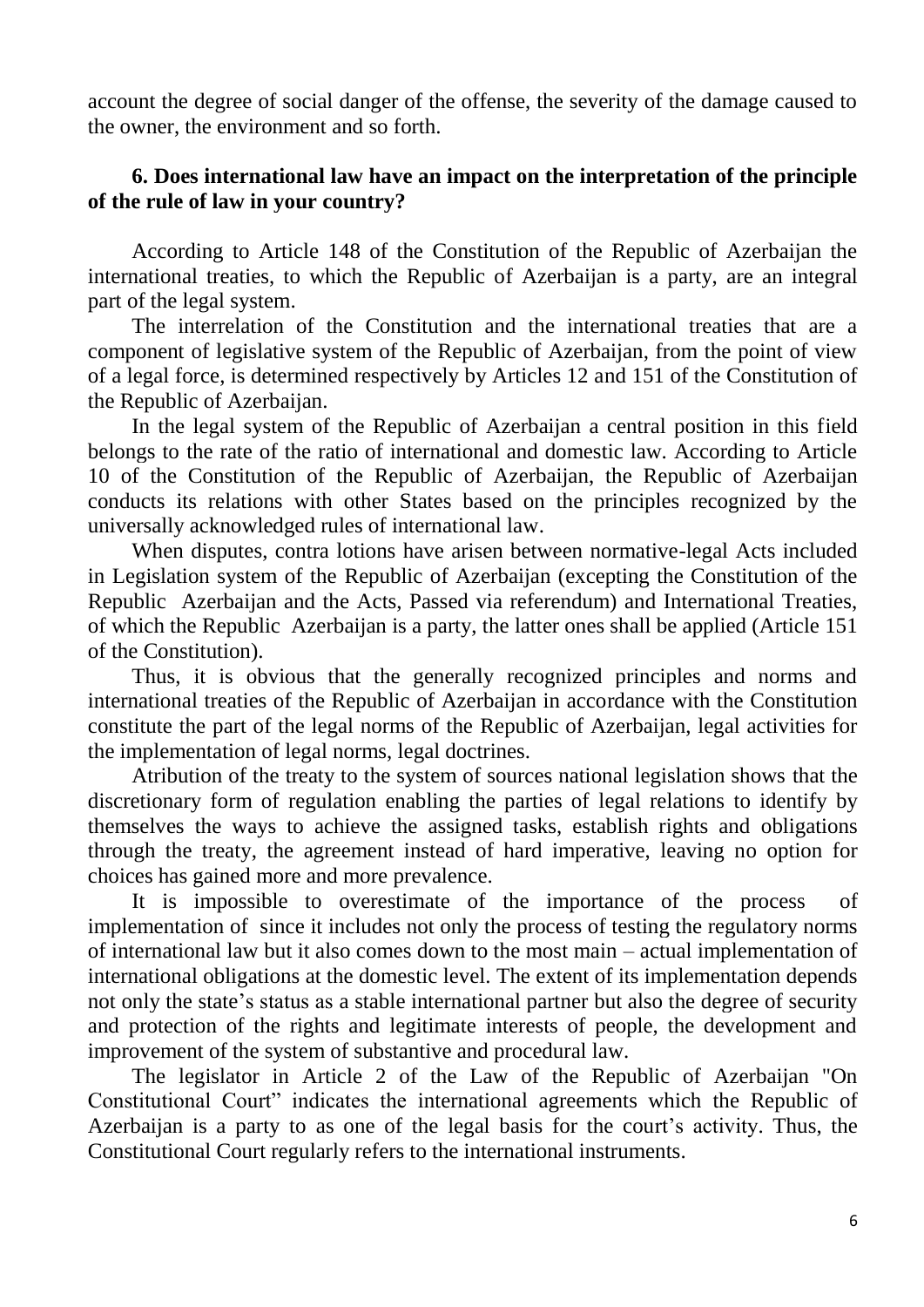When assessing the constitutionality of the challenged legal acts there are cases where the provisions of the international treaties have a significant impact on the resolution of the constitutional-legal dispute, acting as a criterion for determining the constitutionality of a legal act and the final content of the legal position of the Court. This is explained due to Articles 148 and 151 of the Constitution which proclaim their priority over national legislation.

The second and most frequent case of referring of the Constitutional Court to the international documents is the interpretation of the legislation and examination of individual complaints. In these cases the reference to them signify the additional argument of the legal positions of Constitutional Court, without being at the same time a direct basis of a conclusion but promoting its achievement.

#### **II. New challenges to the rule of law**

### **7. Are there major threats to the rule of law at the national level or have there been such threats in your country (e.g. economic crisis)?**

Taking into account the predictable changes in the economy of Azerbaijan on September 26, 2016 was held a referendum, connected with modifications to the Basic Law.

The purpose of modification of the Constitution of the Republic of Azerbaijan was a creation of new sources of funding for social policy – guarantee of administrative and judicial protection of individual's rights, the right to dignity, an obligation of the state to compensate the damage caused by illegal action against a citizen, the definition of relations between the state and business, social role prescribed to business.

### **8. Have international events and developments had a repercussion on the interpretation of the rule of law in your country (e.g. migration, terrorism)?**

The global fight against terrorism must be based on respect for human rights and the legitimacy. For this, there should be developed such national counter-terrorism strategy, which can prevent the acts of terrorism, prosecute those who are responsible for such criminal acts, promote and protect human rights and principles of the rule of law.

This strategy should include measures of elimination of conditions promoting the spread of terrorism, such as contempt of the law and violations of human rights, ethnic, national and religious discrimination, political exclusion and socio-economic marginalization; to encourage the active participation and leadership of civil society; to condemn the human rights violations, prohibit them in national law, promptly investigate and prosecute those who responsible for that, as well as to conduct preventive work; and to give attention to prevention of the rights of victims of human rights violations, for example, in terms of restitution and compensation.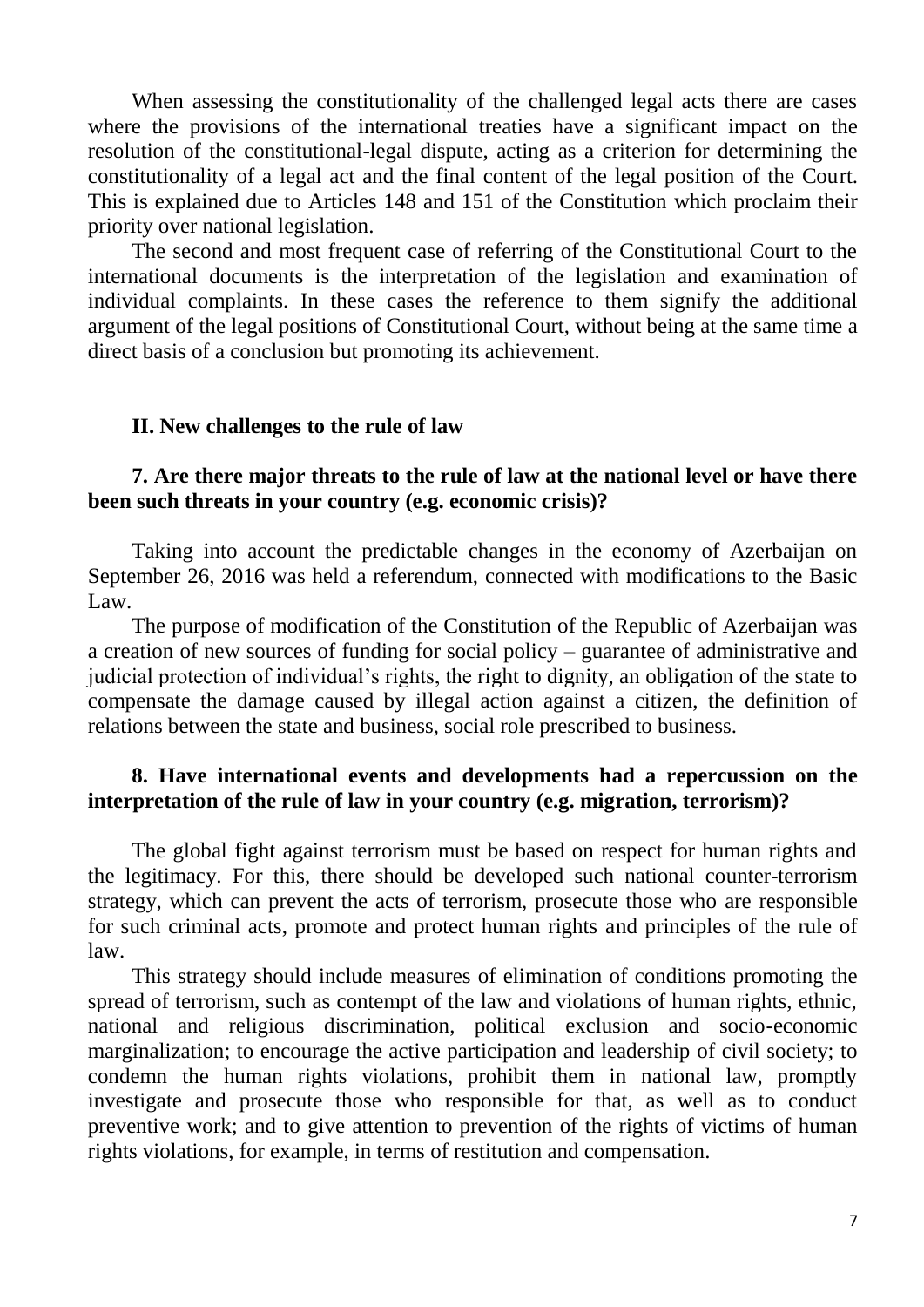In connection with above-mentioned, a number of amendments and additions were made to the legislation of the Republic of Azerbaijan.

In accordance with the Decree of the President of the Republic of Azerbaijan there was approved the National Action Plan covering the years 2017-2019 on fight against legalization of money and other property obtained by criminal means and financing of terrorism.

There were made also amendments to the Criminal Code of the Republic of Azerbaijan providing for tougher sanctions for committing of grave and especially grave crimes, such as tougher penalties for terrorist acts.

The penalty for planning, preparation, or outbreak of a war of aggression (Article 100.1 of the Criminal Code), was tightened from 8-10 years to 8-12 years of imprisonment.

Punishments for criminal acts provided for in Articles 103 (Genocide), 105 (destruction of the population) and 277 (attempt on the life of a statesman or public figure (a terrorist act)) of the Criminal Code of the Republic of Azerbaijan, provide from 12 to 20 years or life imprisonment, instead of previously used imprisonment for the periods ranging from 10 to 15 years or life imprisonment.

The punishment for commission of illegal acts provided by Articles 115.4 (deliberate murder of prisoners of war and other persons protected by international humanitarian law), 214.2 (terrorism committed by a group of persons by prior conspiracy, an organized group or criminal association (criminal organization); iteratively, the use of firearms and objects used as weapons; negligently resulted in death or other serious consequences) and 287 (an attempt upon the life of a person who administer the justice or preliminary investigations) of the Criminal Code, tightened from a penalty of deprivation of liberty for a period of 12 to 15 years till sanctions providing from 14 to 20 years of imprisonment.

By the Decree of the President of the Republic of Azerbaijan amendments were introduced to the Code of Administrative Offences of Azerbaijan.

In accordance with the amendments to this Code there has been added Article 598.0.7 with the following content:

"598.0.7. "for failing to freeze or failure to execute the resolution of financial monitoring authority to freeze the assets in accordance with the law "On combating the legalization of money or other property acquired by criminal means and the financing of terrorism" of assets of persons against whom there should be applied the sanctions in the fight against financing of terrorism by the participants of monitoring and others who are involved in the monitoring of individuals and legal entities under the control or subordination of these individuals, including individuals and entities acting on behalf of or on the instructions of these individuals".

For violation of the requirements of Article 598 of the Code (for violation of the legislation on combating the legalization of money or other property acquired by criminal means and the financing of terrorism) officials are fined ranging from 800 to 1,500 manats, legal entities – from 8000 to 15000 manats.

The Law "On citizenship" of the Republic of Azerbaijan was amended with the provision concerning participation of citizen of the Republic of Azerbaijan in terrorist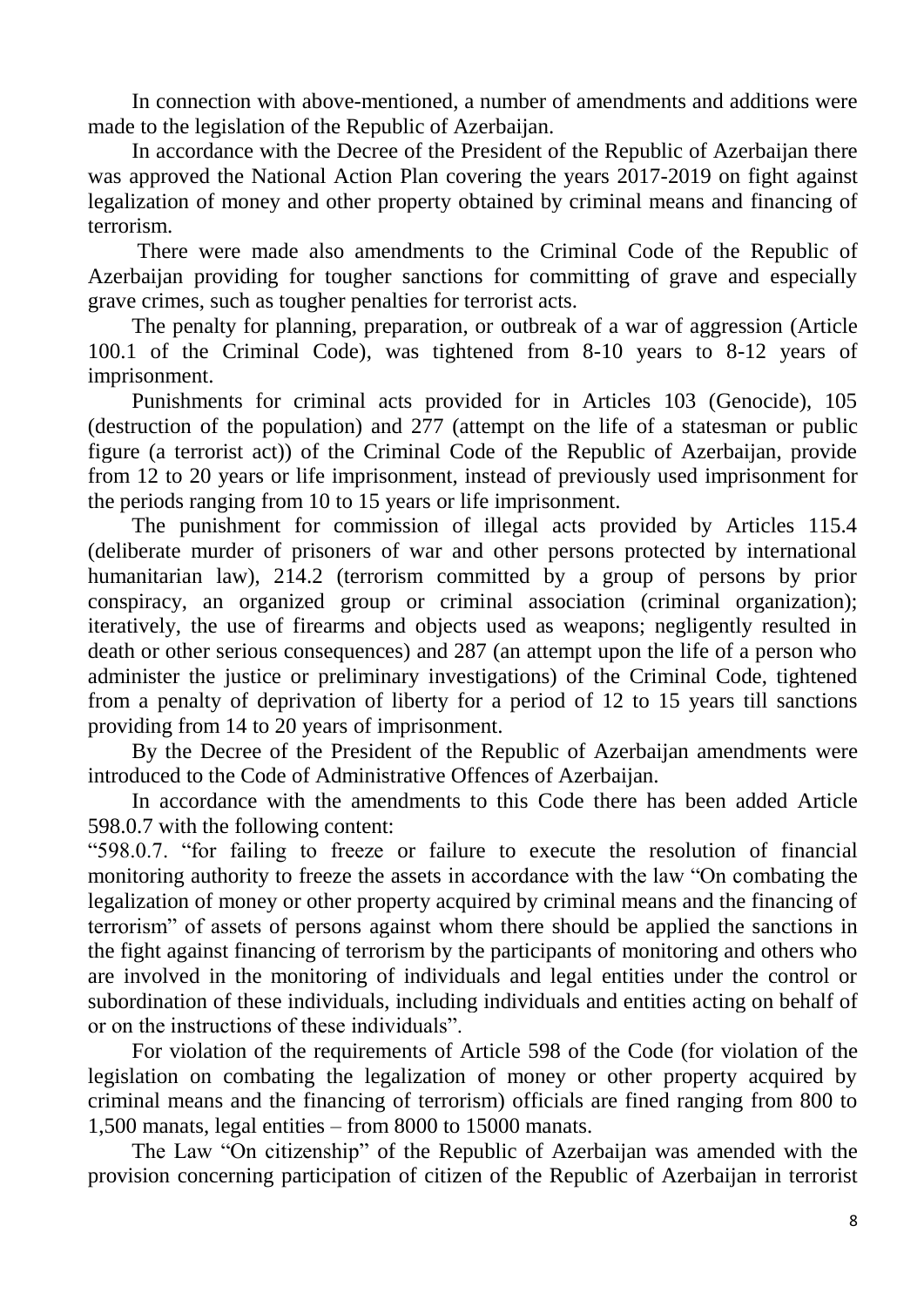activities or actions aimed at changing of the constitutional structure of the state, as well as in religious extremist activities or passing military training abroad under the pretext of religious education is the basis for the loss of Azerbaijan citizenship by them.

**9. Has your Court dealt with the collisions between national and international legal norms? Have there been cases of different interpretation of a certain right or freedom by your Court compared to regional / international courts (e.g. the African, Inter-American or European Courts) or international bodies (notably, the UN Human Rights Committee)? Are there related difficulties in implementing decisions of such courts / bodies? What is the essence of these difficulties? Please provide examples.**

International legal norm and norm of domestic law are the norms of different legal systems that can interact but do not collide with each other. Constitutional fixation in the Republic of Azerbaijan of the primacy of international law over national law requires more active and consistent harmonization of national law with international and European laws.

It should be noted that the Constitution of the Republic of Azerbaijan, which, like many other constitutions recognizes the primacy of international law over domestic law, contains a provision, according to which the Republic of Azerbaijan recognizes and guarantees the human and citizen rights and freedoms according to the universally recognized principles and norms of international law.

When disputes, contra lotions have arisen between normative-legal Acts included in Legislation system of the Azerbaijan Republic (excepting the Constitution of the Azerbaijan Republic and the Acts, Passed via referendum) and International Treaties, of which the Azerbaijan Republic is a party, the latter ones shall be applied (Article 151 of the Constitution).

It is obvious that the generally recognized principles and the norms and international treaties of the Republic of Azerbaijan in accordance with the Constitution are part of the legal norms of the Republic of Azerbaijan, legal activities for the implementation of the legal norms, legal doctrines.

At proclamation of primacy of an international law, it is necessary to talk about the right of the review body constitutional proceeding to give opinions on the conformity of international agreements with the Constitution before their ratification and at the same time about conformity of the laws to the generally recognized principles and norms of international law and international treaties.

#### **III. The law and the state**

## **10. What is the impact of the case-law of your Court on guaranteeing that state powers act within the constitutional limits of their authority?**

The Constitutional Court of the Republic of Azerbaijan is the supreme body of constitutional control, independently exercising judicial authority through constitutional proceedings and exercising its powers in order to protect the constitutional order, human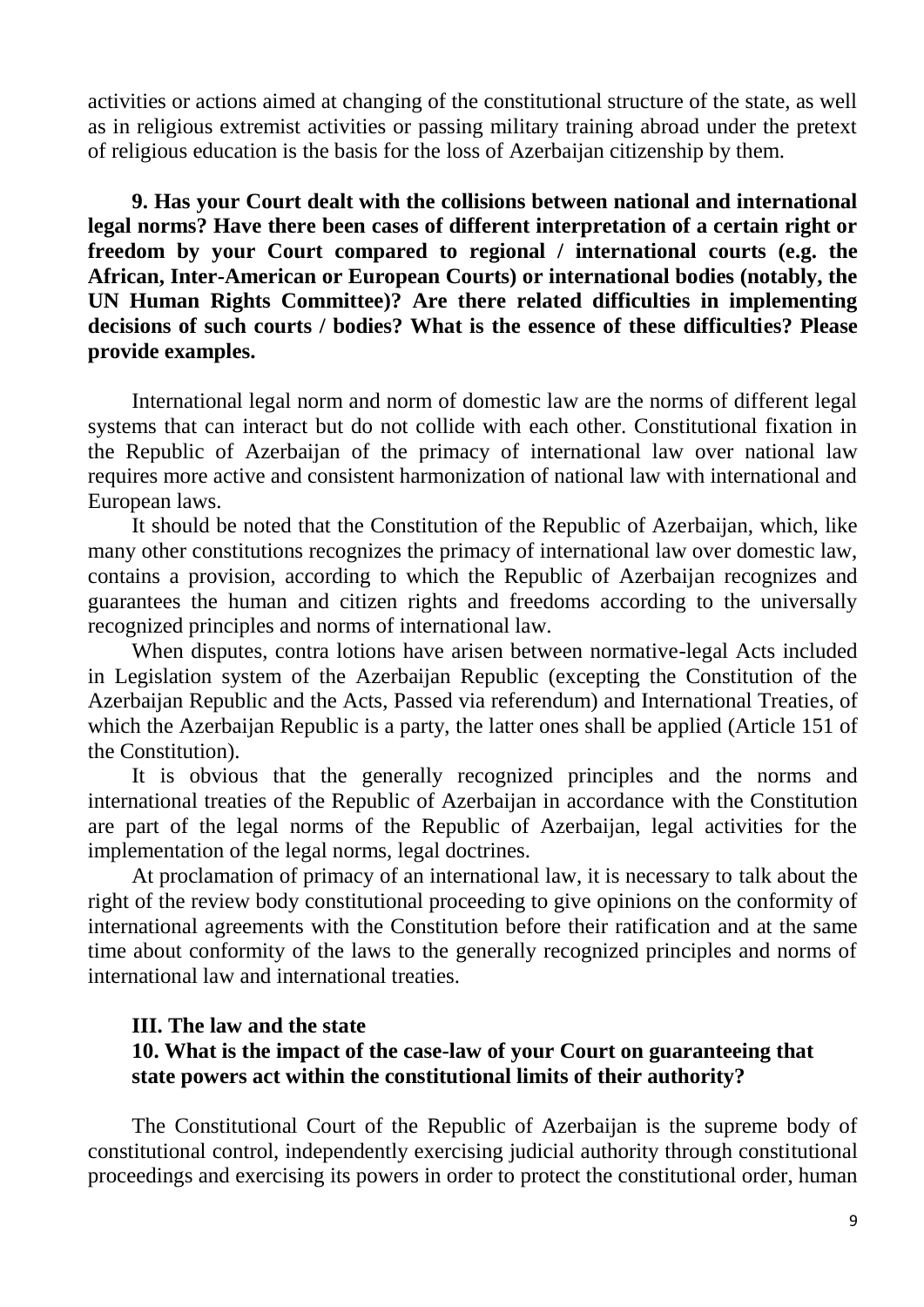and citizen fundamental rights and freedoms, to ensure the supremacy and direct effect of the Constitution on the whole territory of the Republic of Azerbaijan.

A clear definition of the powers of the Constitutional Court by the Constitution shows the special significance of the judicial authority for a full-fledged existence of a democratic constitutional state, to which there has been given a significant role in ensuring of the political stability, and also shows the interest of the authorities, including the legislature, in the existence of independent, having special features, body of constitutional supervision.

According to the Constitution of the Republic of Azerbaijan, the Constitutional Court by the requests of the President of the Republic of Azerbaijan, Milli Majlis of the Republic of Azerbaijan, Supreme Court of the Republic of Azerbaijan, Prosecutor's Office of the Republic of Azerbaijan, Ali Majlis of Nakhchivan Autonomous Republic adopts decisions within the framework of its powers.

These powers of the Constitutional Court of the Republic of Azerbaijan states about the possibility of a significant impact on resolutions of the most senior government officials, to the extent of their abolition by recognizing them as unconstitutional, which in itself speaks of the high status of the Constitutional Court of the Republic of Azerbaijan. In this regard it should be noted that the above-mentioned bodies themselves have no legal possibility to directly influence on decision of the Constitutional Court of the Republic of Azerbaijan.

It should also be noted that in accordance with Article 130.3 of the Constitution of the Republic of Azerbaijan, the Constitutional Court has the authority to examine the disputes related to the separation of powers between the legislative and executive branches. In addition, according to Article 130.7 of the Constitution of the Republic of Azerbaijan the Constitutional Court of the Republic of Azerbaijan based on the request of the Commissioner for Human Rights (Ombudsman) examines the legislative acts in force, normative acts of the executive or of municipalities, or court decisions that violate the rights and freedoms of individuals.

Empowerment of the Constitutional Court by such authority confirms the special status of the Constitutional Court; it creates the possibility of a significant interference in existing national legislation in order to eliminate the unconstitutional provisions.

One of the most important powers of the Constitutional Court of the Republic of Azerbaijan is the examination of cases on the complaints on violation of constitutional rights and freedoms of individuals. In this regard, it should be noted that at first sight one can conclude that similar cases are examined also by other courts. However, the status and power of decisions of the Constitutional Court of the Republic of Azerbaijan, the range of the issues, opportunities for immediate exclusion from the legal field of the Republic of Azerbaijan of unconstitutional laws, etc., testify to the wrongfulness of such opinion.

The whole practice of the Constitutional Court of the Republic of Azerbaijan on examination of cases on the complaints of individuals demonstrates the need for the existence of an independent body of constitutional control, which is often the only state structure where the rights and freedoms of individuals were protected.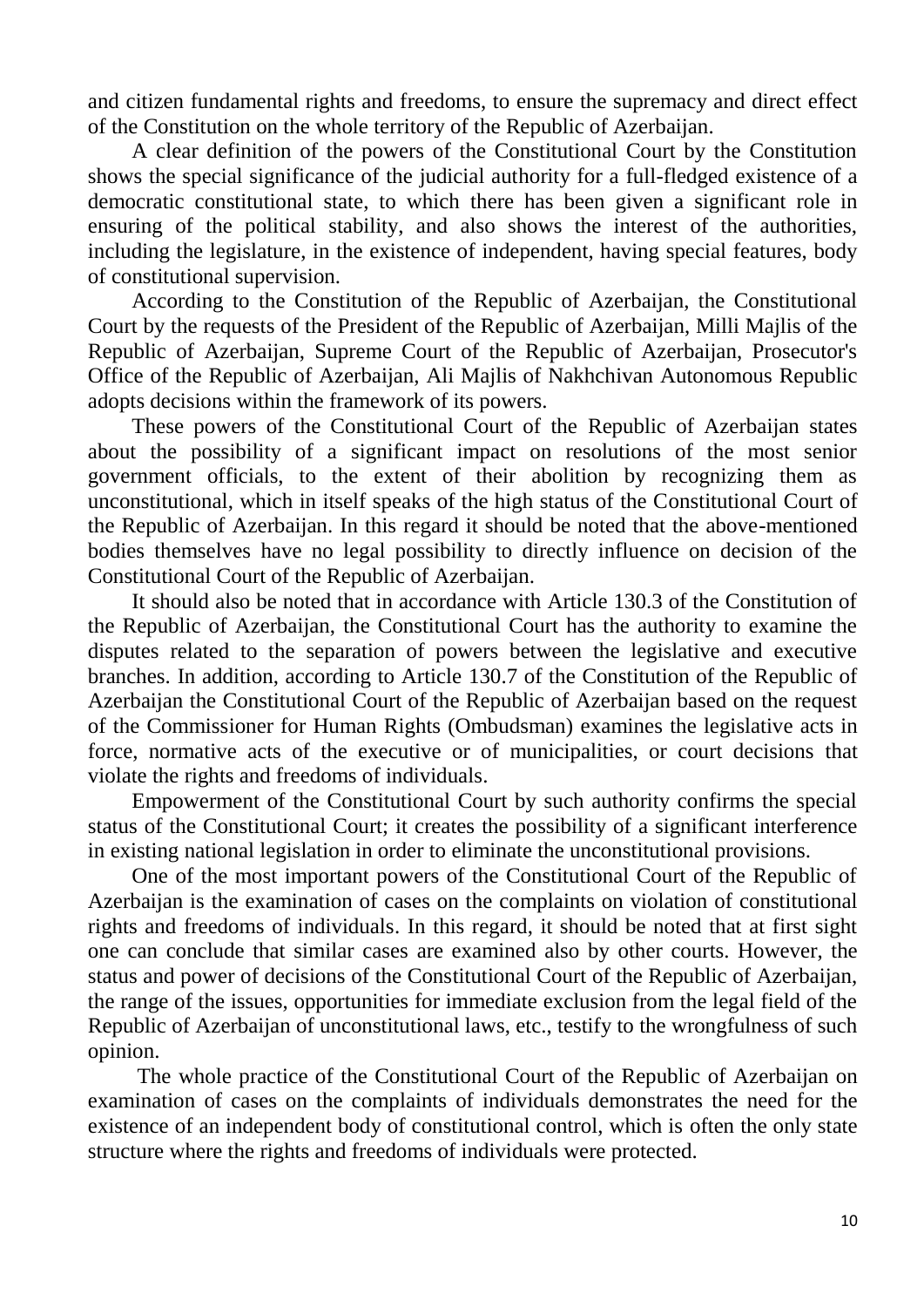It would also be noted that the Constitutional Court of the Republic of Azerbaijan does not only defend the rights of individual citizens but also taking into consideration the elimination by the Court of unconstitutional provisions from the legislation of the country, the protection of fundamental rights and freedoms of all citizens are carried out.

The powers of the Constitutional Court of the Republic of Azerbaijan on verification of conformity with the Constitution of the Republic of Azerbaijan, of normative acts of the governmental bodies of the Republic of Azerbaijan certainly talk about the importance of the work of the Constitutional Court on ensuring of the coordinated functioning and interaction of bodies of state power.

Of course, one of the most important power of the Constitutional Court is the verification of constitutionality of the law applied or to be applied in a particular case on complaints on violation of constitutional rights and freedoms of citizens and at the request of the courts, which, by taking into account the fact that the consideration of such complaints occupies the most important place in the Constitutional Court of the Republic of Azerbaijan, and also the fact that it is sometimes only in the Constitutional Court where is carried out the proper protection of fundamental rights and freedoms of citizens that previously had not been done by any other authorities.

## **11. Do the decisions of your Court have binding force on other courts? Do other / ordinary courts follow / respect the case-law of your Court in all cases? Are there conflicts between your Court and other (supreme) courts?**

In accordance with Article 130.9 of the Constitution the Constitutional Court of the Republic of Azerbaijan shall determine issues of jurisdiction. Decisions of the Constitutional Court of the Republic of Azerbaijan are binding on the whole territory of the Republic of Azerbaijan.

On the basis of Article 63 of the Law of the Republic of Azerbaijan "On Constitutional Court" the decision of the Plenum of Constitutional Court is the written document adopted at the sessions of Plenum of Constitutional Court and contains the conclusions of Constitutional Court obtained as a result of examination of the constitutional case on merits.

Decision of the Plenum of Constitutional Court shall be final and cannot be cancelled, changed or officially interpreted by any body or official person.

In Azerbaijan, the relationship between the Constitutional Court and other courts are formed from their relations, which can be divided into institutional, procedural and functional.

Ordinary courts on their initiative and also according to the petition of the parties of the considered dispute or conflict can suspend the proceedings till pronouncement of final decision and send the prejudicial request to the Constitutional Court.

As for challenging of judicial acts on the basis of submission of the individual complaint to Constitutional Court of the Republic of Azerbaijan these judicial acts shall not be executed in connection with the relevant decision of Constitutional Court and are subject to new consideration according to the procedural legislation.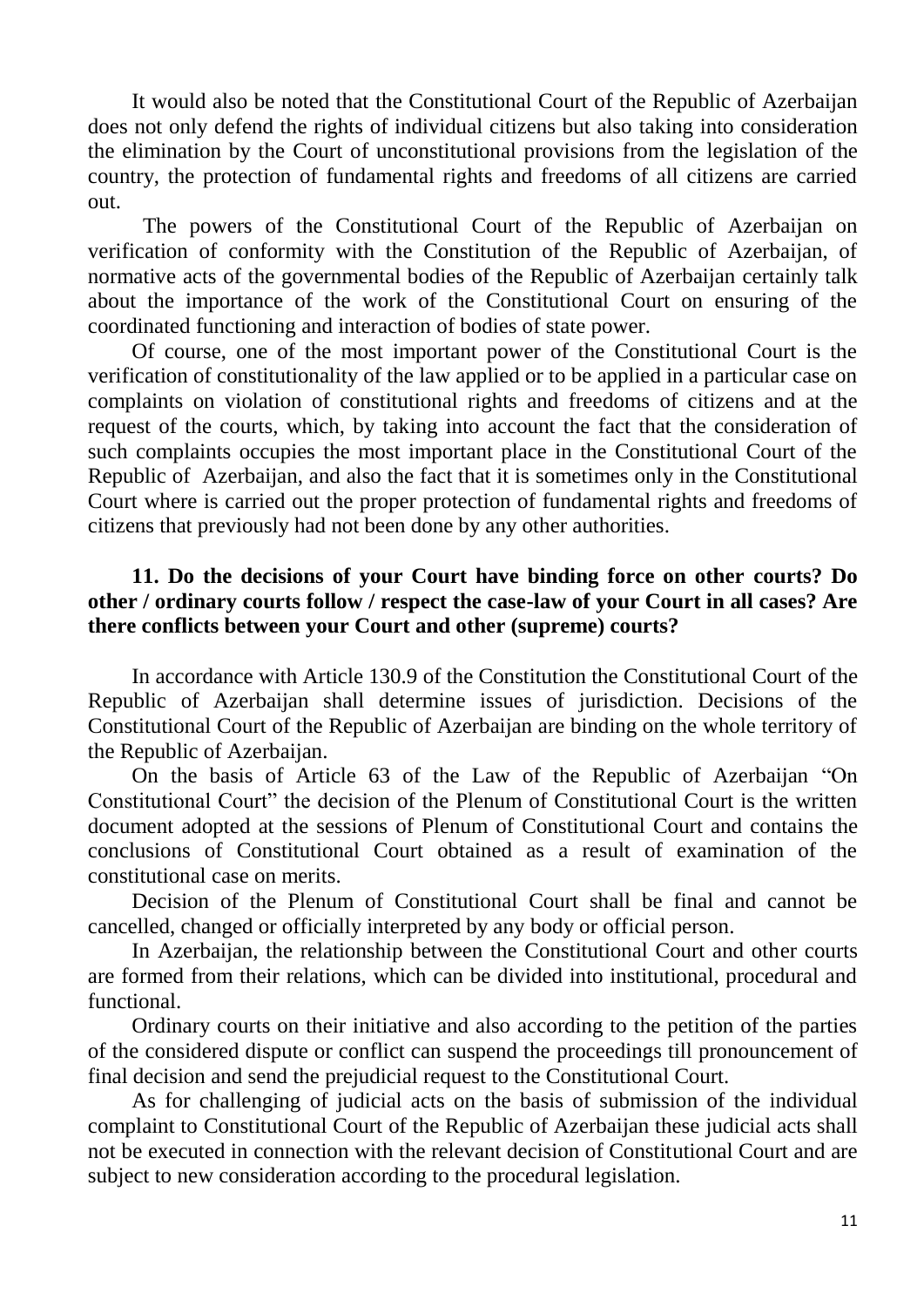Legislation of the Republic of Azerbaijan determines the decisions of the Constitutional Court as acts having normative character. This provision from the point of recognition of the decisions of the Court as the source of law has a great and unquestionable importance.

The case-law created by the decisions of the Constitutional Court has normative and regulatory significance. In this context, they are the norms with a higher legal force, which apply to similar circumstances of the constitutional-legal relations.

On this basis, in the course of its future activity the legislative and law enforcement bodies (including the courts) must be guided by the decisions of the Constitutional Court and the provisions following from these decisions.

## **12. Has your Court developed / contributed to standards for law-making and for the application of law? (e.g. by developing concepts like to independence, impartiality, acting in accordance with the law, non bis in idem, nulla poena sine lege, etc.).**

When administering the constitutional justice the Court has an impact on the formation of a new legal system, the development of legislation, directly affects the process of norm making. This happens by developing in the final acts of the Constitutional Court's legal positions that reflects the new understanding of the law, determines the orientation of legal policy, the contours of constitutional and legal transformations in all spheres of society.

The concept of "legal position of the Constitutional Court" is a relatively young for the legislation, and for the national legal doctrine as a whole. Positive law is rather conservative, so the establishment of new institutions, categories, concepts are often faced with a very restrained and controversial attitude. Regarding the legal position there are also indicated some problems, such as those associated with their qualification as one of the sources of law. After all, the Basic Law consolidates the division of state powers into legislative, executive and judicial branches as one of the fundamental principles of formation and functioning of the legal state.

However, the realization of principle is impossible without cooperation of powers, the establishment of appropriate legal guarantees, checks and balances to ensure a harmonious balance.

Manifestation of interaction and mutual influence of its branches is that, on the one hand, the legislator can influence the Constitutional Court through the establishment of its jurisdiction, the constitutional order of selection of judges and their term of office. On the other hand, by carrying out the interpretation of legislation, the Court gives them a new meaning, without which the text of the law cannot be considered as complete.

The legal positions of Court have a number of fundamental features. Firstly, they are universal, being applied not only to the concrete case, which became the subject of consideration in the Constitutional Court, but also to the similar cases in the legal practice. Positions cannot be canceled or changed by anyone. In the case of similar cases, the legal positions of the Court have certain repetitiveness. In this sense, the legal position of the Court is "the once discovered", universal legal solution, which is used in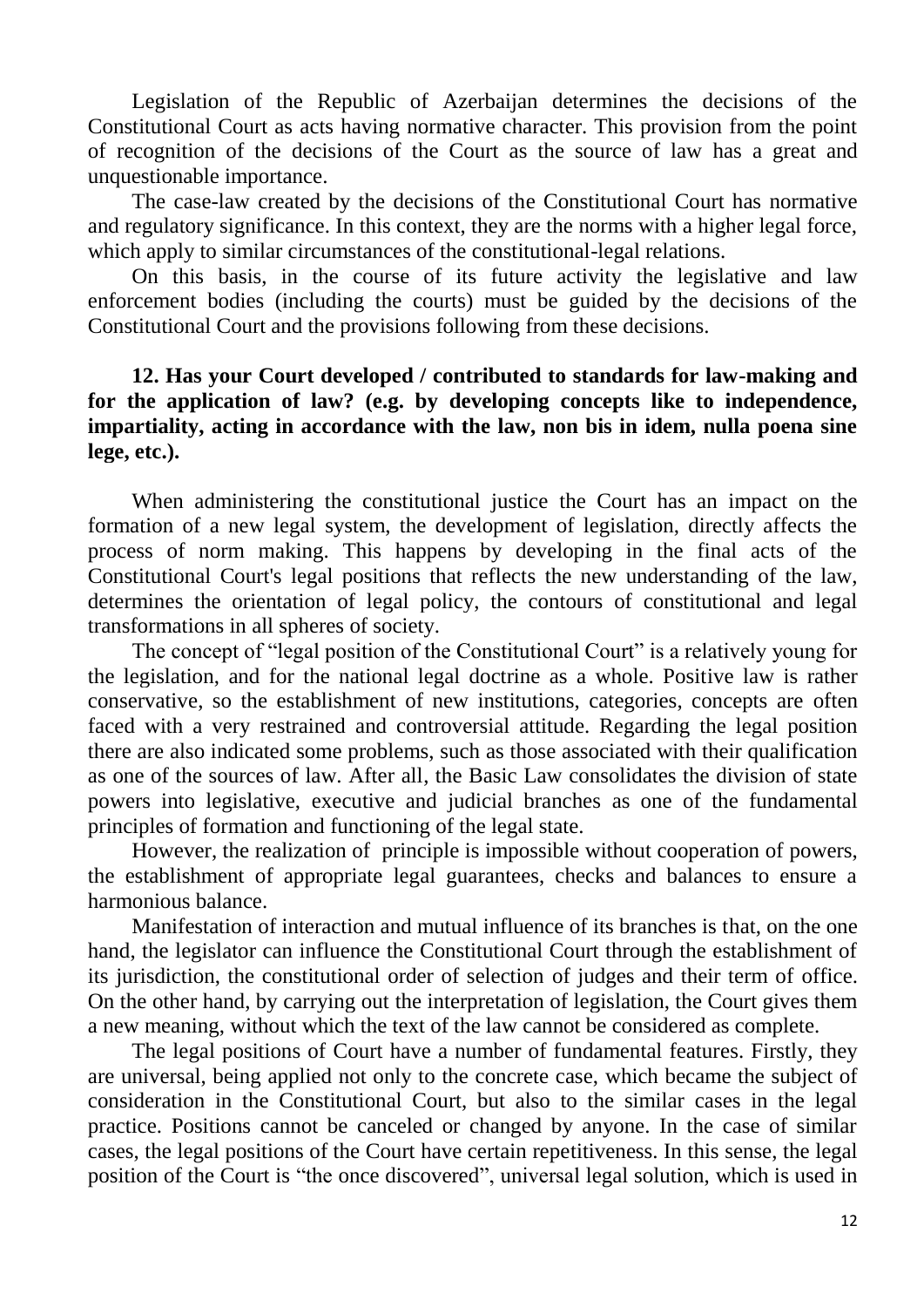resolution of a group of similar cases. Thus, an important feature of the legal positions is a multiplicity of repetition of the position expressed by the Court at once relating with the understanding and interpretation of the law in the process of consideration of complaints on violation of rights and freedoms.

Legal positions of the Constitutional Court turn into important source due to examination by ordinary courts of individual cases. One can state the fact of formation of the new legal system – "judiciary law" outstripping in its development the legislative process. The judicial law takes into account more quickly the changing legal reality as the Court in practice faces issues which the legislator has not settled yet. The Constitutional Court does not create new norms, but removes them from the existing legal system. Thus, the judicial law-making does not replace the parliamentary lawmaking.

In cases when interpreting any provision of law the Constitutional Court determines the non-conformity of the legal norms with the Constitution or with any other act having a higher power or comes to conclusion concerning "defectiveness" of norm, the Court not being a legislative body and not having a legislative initiative gives the corresponding recommendations to the Parliament of the Republic. In these cases, legal positions of the Constitutional Court are the material criteria for the legal regulation and set the known parameters being a kind of model of the legal norms. After all, if the court restricts itself to elimination of unconstitutional norms there will happen nonsense – a body whose task is to ensure the legal certainty of law can create a gap.

Regarding the application by Constitutional Court of the principle of *non bis in idem* it should be noted that on March 4, 2013 the Court adopted a decision on the request of the Nasimi District Court of Baku city on interpretation of point 3 of the note part of Article 177 of the Criminal Code of the Republic of Azerbaijan from the point of view of Articles 63, 64 and 71 of the Constitution of the Republic of Azerbaijan and also Article 6 of the European Convention On Protection of Human Rights and Freedoms and Article 4 of the Protocol No. 7 of the Convention.

In the request it is specified that V. Atakishiyev on the  $24<sup>th</sup>$  January and on the  $6<sup>th</sup>$ March, 2011 committed the crimes of an illegal seizure of car without the theft purpose.

On the basis of a sentence of Surakhani district court of the  $25<sup>th</sup>$  October, 2011 for this criminal action V. Atakishiyev was found guilty under Article 185.2.2 of the Criminal Code and sentenced on punishment in the form of imprisonment for a period of 3 years.

Further it was known that V. Atakishiyev made theft also on 14th February, 2011. This criminal case is now on proceeding of Nasimi district court.

As it was evident from the request, the public prosecutor being guided by a sentence of Surakhani district court of the  $25<sup>th</sup>$  October, 2011 and point 3 of the note part of Article 177 of the Criminal Code asked to pronounce a sentence about V. Atakishiyev's recognition guilty under Article 177.2.2 of the Criminal Code (repeatedly committed act).

The counsel for the defence of accused having disagreed with a position of the public prosecutor specified that the considering of this act as multiplicity is inadmissible because criminal action made by V. Atakishiyev on the  $24<sup>th</sup>$  January, 2011 was already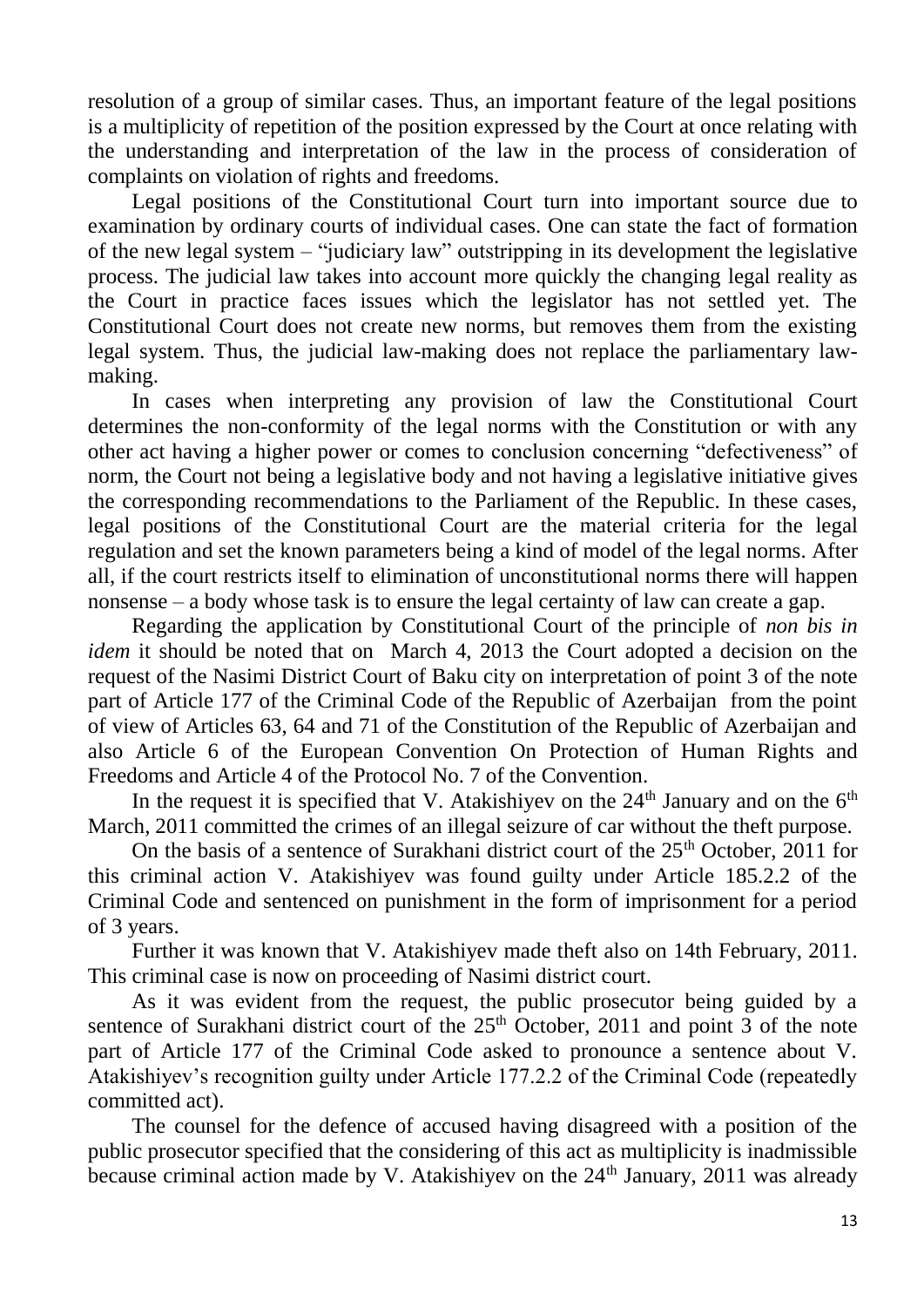recognized as multiplicity in a sentence of Surakhani district court of the 25<sup>th</sup> October, 2011 and he was found guilty under Article 185.2.2 of the Criminal Code and condemned.

At the same time the criminal-legal institutes directed at protection of persons, society and state and also at prevention of crimes, with unconditional observance of the constitutional guarantees of the person in the specified area of the general (public) legal relations, have to be based on the principles of harmony of justice and criminal liability to values protected by criminal legislation.

From this point of view when interpreting point 3 of the note part of Article 177 of the Criminal Code it is necessary to act from the general principles of legal responsibility following from the constitutional norms and composing a basis for relationship between state and individual. These principles set the limits of powers of the legislator in the course of criminal and legal regulation and also constitutional and legal guarantees of the person who was brought to criminal responsibility.

The institute of multiplicity of crimes in the criminal legislation is regarded as a circumstance strengthening or aggravating the responsibility. Commission by the person of a crime repeatedly as a rule indicates his/her stable criminal tendency, the disregard of warning made by court and it finally indicates his/her being highly dangerous for society. From this point of view the legislation provides for repeatedly committed crimes the more heavy punishment.

At the same time in spite of the fact that the criminal legislation provides for more heavy punishment which is imposed for repeatedly committed crimes according to the principle of justice of the criminal law, the punishment and other measures of criminal and legal character applied to the person who committed a crime should be fair, that it should correspond to character and degree of public danger of a crime, circumstances of its commission and the identity of the guilty person. When applying the punishment the principles of legality, equality before law, responsibility for fault, justice and humanity have to be surely taken into account.

Plenum of the Constitutional Court noted that inadmissibility of repeatedly criminal prosecution of everyone for the same crime which is a component of the principle of justice of the criminal legislation follows from Article 64 of the Constitution.

According to the meaning of this constitutional norm expressing the generally accepted principle of *non bis in idem*, condemnation of the person repeatedly for a crime which was committed earlier and for which he/she was condemned is forbidden. It means that the person cannot be repeatedly brought to criminal responsibility and punished for the same crime. From the point of view of the constitutional and legal nature this right cannot be limited and in fact is directed both to the legislator and to law-enforcement bodies who bring guilty to criminal responsibility and impose to him/her the types and punishment limits.

The Court in this decision came to conclusion that the commission by the person condemned for crimes provided by of point 3 of the note part of Article 177 of the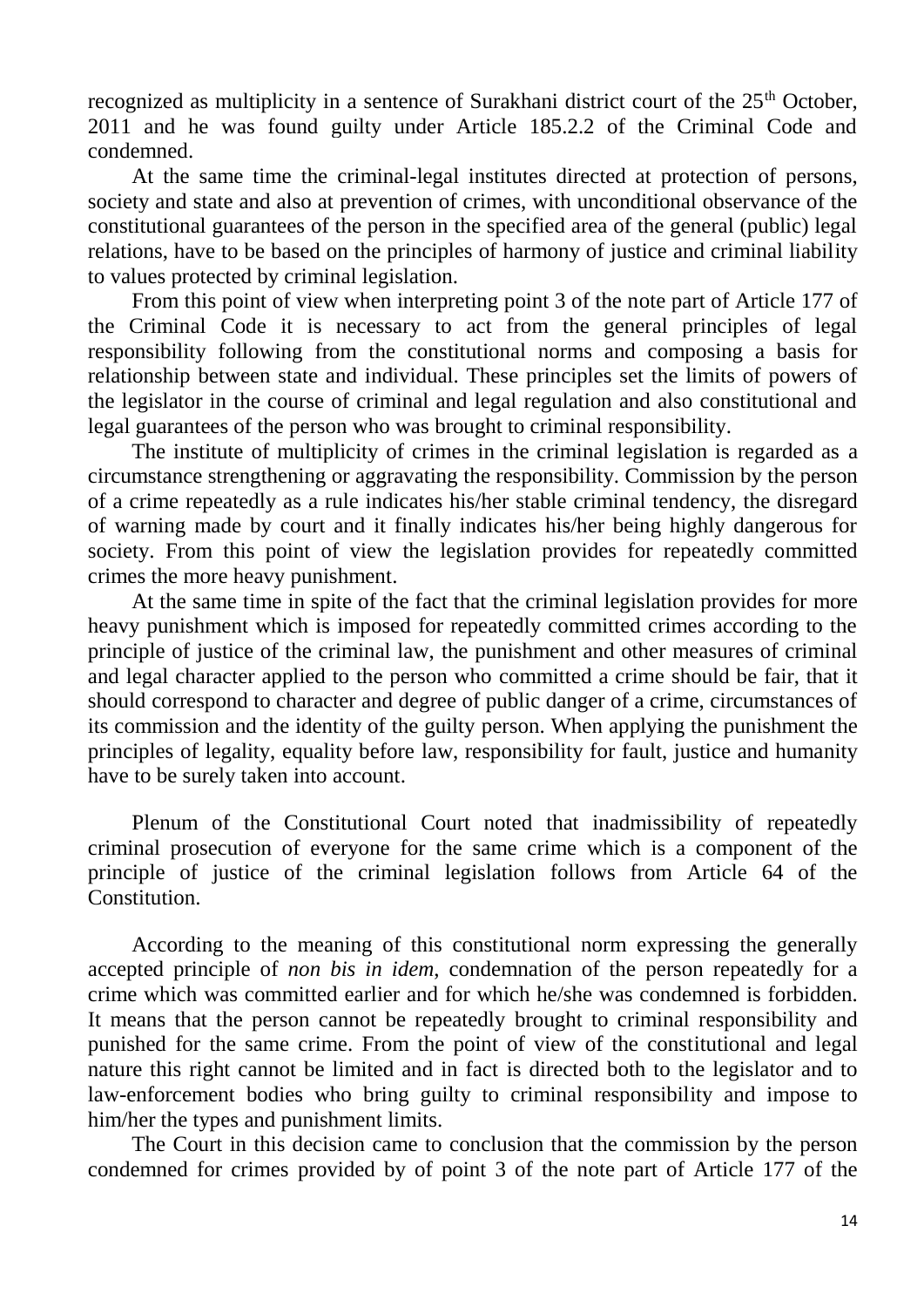Criminal Code of any of crimes specified in Articles 177-185 of this Code before passing a sentence does not create the multiplicity of these crimes.

As for the application of *nulla bis in idem* principle it would be useful to bring as an example the following decision.

On June 21, 2010, the Constitutional Court of the Republic of Azerbaijan adopted the decision "On interpretation of some provisions of Articles 228.1, 229.1, 230, 231 and 232.1 of Criminal Code of the Republic of Azerbaijan".

In its inquiry the Prosecutor General of the Republic of Azerbaijan asked the Constitutional Court of the Republic of Azerbaijan to give interpretation of Articles 229.1, 230, 231 and 232.1 of the Criminal Code of the Republic of Azerbaijan from the point of view of extension on them of provision of the same Code "the smooth-bore hunting weapon and ammunition for it" specified in Article 228.1.

In inquiry it is indicated that Article 228.1 of the Criminal Code provides for criminal liability for illegal purchase, transfer, selling, storage, transportation or carrying of fire-arms, accessories for it, supplies (except for the smooth-bore hunting weapon and ammunition to it), explosives or explosive devices.

This Code establishes criminal liability for illegal manufacturing of fire-arms, supplies for it, ammunition, explosives, and also repair of firearms (Article 229.1), the negligent storage of the fire-arms which have created the conditions for its use by another person, entailed to heavy consequences (Article 230), inadequate execution of duties by a person to whom the protection of fire-arms ammunition, explosives or other explosives was assigned, and what have entailed the plunder or destruction or other heavy consequences (Article 231), plunder or extortion of fire-arms, accessories to it, supplies or explosives (Article 232.1).

In inquiry it is noted that as it gets evident from specified articles of the Code, only the disposition of Article 228.1 excludes the criminal liability for transfer, selling, storage, transportation or carrying of smooth-bore hunting weapon and ammunition for it. However in dispositions of Articles 229.1, 230, 231 and 232.1 of this Code such exception is not provided.

According to Article 71.8 of the Constitution no one shall be liable for an act which did not constitute an offence at the time when it was committed. If, after the commission of an offence, a new law abolishes or diminishes the liability for such an offence, the new law shall be applied.

European Court of Human Rights noted that the specified norm is not confined to prohibiting the retroactive application of criminal law to the disadvantage of an accused, it also embodies, more generally, the principle that only the law can define a crime and prescribe a penalty (nullum crimen, nulla poena sine lege) and the principle that criminal law must not be extensively construed to the detriment of an accused, for instance by analogy. From these principles it follows that an offence must be clearly defined in law (the decision of 9 October 2008 on case of Moiseyev v. Russia, §233).

The Court decided that according to Article 228.1 of the Criminal Code of the Republic of Azerbaijan the illegal purchase, transfer, selling, storage, transportation or carrying of smooth-bore hunting weapon and ammunition for it, exclude the criminal liability provided in this Article. Negligent storage and also inadequate execution of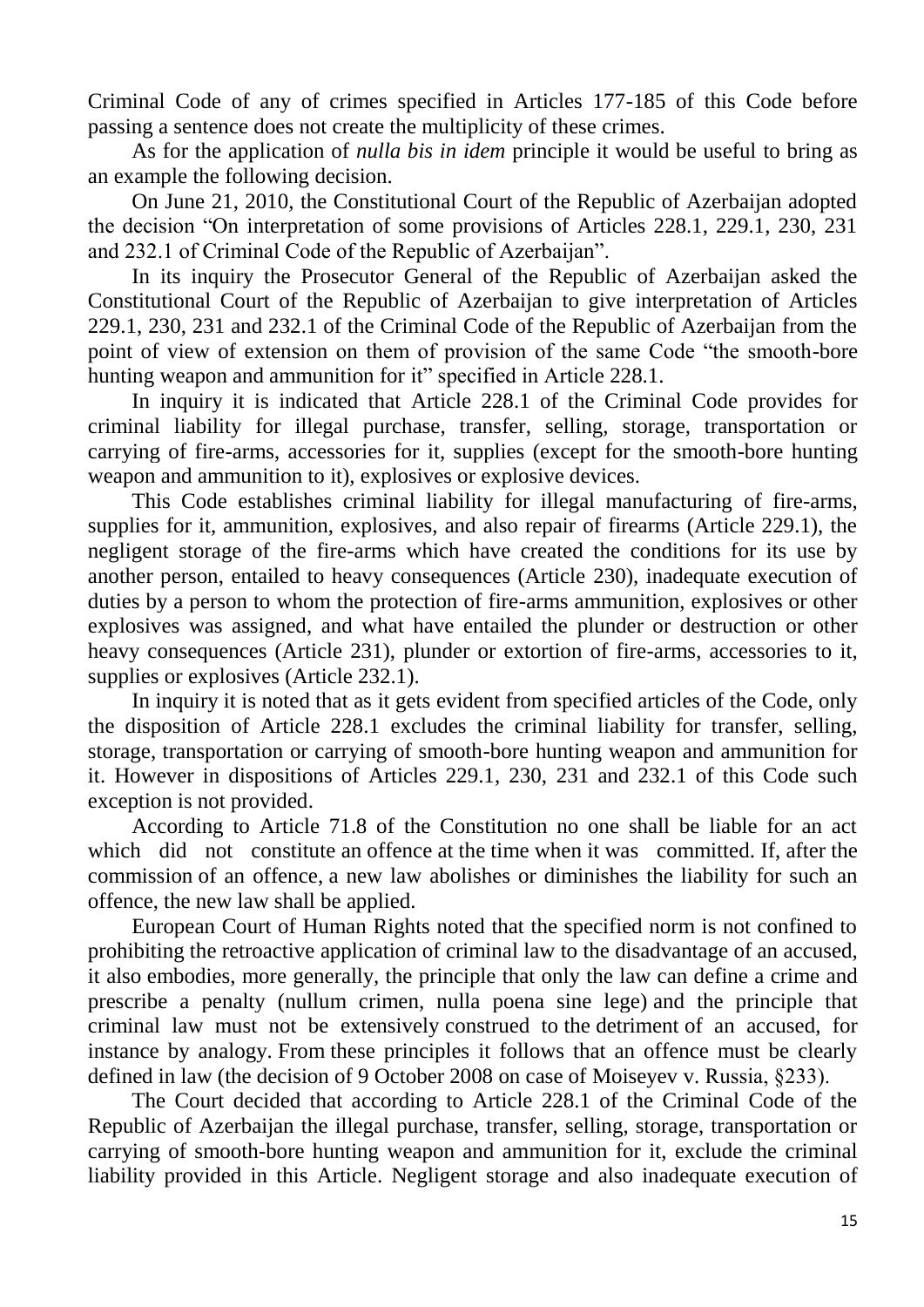duties on protection of the weapon and ammunition for it as well as illegal production of the smooth-bore fire hunting weapon, accessories and ammunition for it, plunder or the extortion of the smooth-bore fire hunting weapon specified in Article 228.1 of the Criminal Code of the Republic of Azerbaijan, form the components of crimes provided respectively in Articles 230, 231, 229.1 and 232.1 of the Criminal Code of the Republic of Azerbaijan.

On April 10, 2012 the Constitutional Court of the Republic of Azerbaijan examined the case "On interpretation of Article 264 of the Criminal Code of the Republic of Azerbaijan".

Nasimi district court of Baku city having applied to the Constitutional Court of the Republic of Azerbaijan indicated that according to the pending case a person accused by Articles 263.1 and 264 of the Criminal Code of the Republic of Azerbaijan E.Gafarov when driving a car violated the requirements of Article 50 of the Law of the Republic of Azerbaijan "On road traffic", the rules of road traffic and vehicle operation, committed a run down on Sh. Dadashova and injured her health with less heavy harm. After that, E.Gafarov in spite of the fact that he took the victim to hospital, where she was rendered a medical care, and brought her to home he did not return to the place of a road accident and did not report about this accident to relevant authorities of executive power.

In the submitted inquiry it is indicated that in connection with this case there is a diversity of approaches between prosecution and defence as to application of the provision provided by Article 264 of the Criminal Code: "Leaving of a place of road and transport incident by a person who operated a vehicle and broke the rules of traffic or operation of vehicles…". Due to the failure to comply with requirements of Article 37.4 of the Law "On road traffic" that is "to return to the place of commission of accident and to report concerning the accident to the relevant authority of executive power" the investigative authorities brought a charge against accused person in accordance with Article 263 and Article 264 of Criminal Code. But the party of defense having not agreed with this approach argued that the defendant did not leave the place of a road accident, on the contrary, right after incident with intention to save life of the hit pedestrian put her in the car and took to hospital.

Thus, the court having come to a conclusion concerning the uncertainty of the contents of Article 264 of the Criminal Code, for the purpose of the correct, objective and comprehensive investigation of the arisen circumstance, asked to give interpretation regarding the situation containing in this article "leaving by the person of a place of a road accident" though the position of provisions of the Constitution of the Republic of Azerbaijan.

The specified provisions of the Law "On Road Traffic" match with international legal acts which the Republic of Azerbaijan is the party to. Thus, on April 29, 1997 the Republic of Azerbaijan without any reservations, joined the International Convention "On Road Traffic" signed in Vienna on November 8, 1968. The parties agreeing about adoption of this Convention wishing to facilitate the international traffic and to increase safety on roads by adoption of the uniform traffic regulation, assumed certain obligations.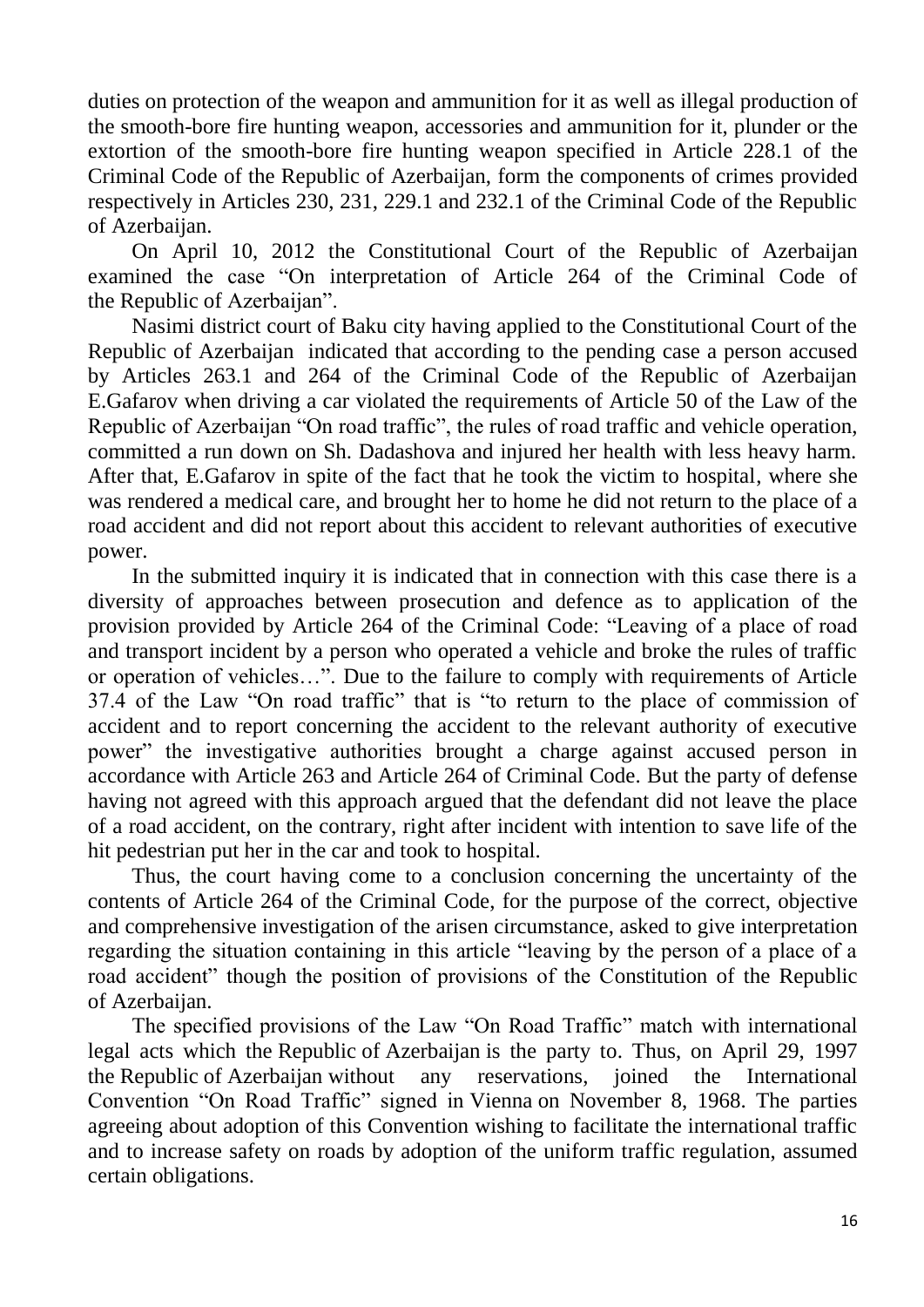Article 31 of this Convention establishes the rules of behavior of the driver during a road accident. According to it, the driver or any other involved in a road accident alongside with obligations for providing the subsequent traffic safety and rendering an emergency medical service to victims, should bear also the duty to remain on a place before arrival of police, not to destroy the traces which can be useful to establishment of responsibility for commission of a road accident.

In the decision of Constitutional Court it was indicated that even if the duties specified in the Law "On Road Traffic" are directed on immediate prevention of burdening of consequences of the happened incident and identification of the objective truth connected with incident the non-compliance with them cannot bring to emergence of responsibility. Proceeding from this position the legislator pre-conditioned the bringing to responsibility of persons guilty in violation of the traffic rules only as it provided by the legislation of the Republic of Azerbaijan (Article 81 of the Law "On Road Traffic"). In this sense because of emergence of responsibility brings to criminal legal consequences, it should be exactly and clearly specified in the law, according to the principle of legal definiteness, the commission of what kind of action (inaction), including not execution exactly of what kind of duty, becomes the reason of it.

The Constitutional Court decided that according to the essence of the Article 264 of Criminal Code, a person committing road accident is obliged to remain at the accident scene and by any means to inform the victim (party) on his/her identity. At observance of this obligation, the leaving of a place of a road accident for any reason by a person driving the vehicle including for delivery of a victim to medical institution cannot be regarded as leaving of the scene of accident.

### **13. Do you have the case-law relating to respect for the rule of law by private actors exercising public functions?**

The Constitutional Court of the Republic of Azerbaijan based on inquiry of Surakhani district court of Baku city adopted the decision on June 29, 2007 on interpretation of Article 1179.2 of the Civil Code of the Republic of Azerbaijan and Articles 15 and 18.1 of the Law of the Republic of Azerbaijan "On Notary". Citizen M.Askerova, basing on Article 1179.2 of the Civil Code of the Republic of Azerbaijan, applied to Yeni-Surakhani district municipality for certifying of her testament. In its response Yeni-Surakhani district municipality informed that certifying of testament is a competence of state notarys office and not of municipality. Because of the refused of Yeni-Surakhani district municipality to certify the testament, M.Askerova via procedure indicated in the civil procedure legislation lodged a complaint to Surakhani district court for resolution and actions rendered by officials of local self-government bodies. During the court examination, M.Askerova assessed the above-mentioned as the contradiction to human rights and freedoms and asked the court to apply to Constitutional Court for the interpretation of Articles 15 and 18.1 of the Law of the Republic of Azerbaijan "On Notary".

Surakhani district court submitted the inquiry to Constitutional Court and asked for interpretation of Articles 15 and 18.1 of the Law "On Notary".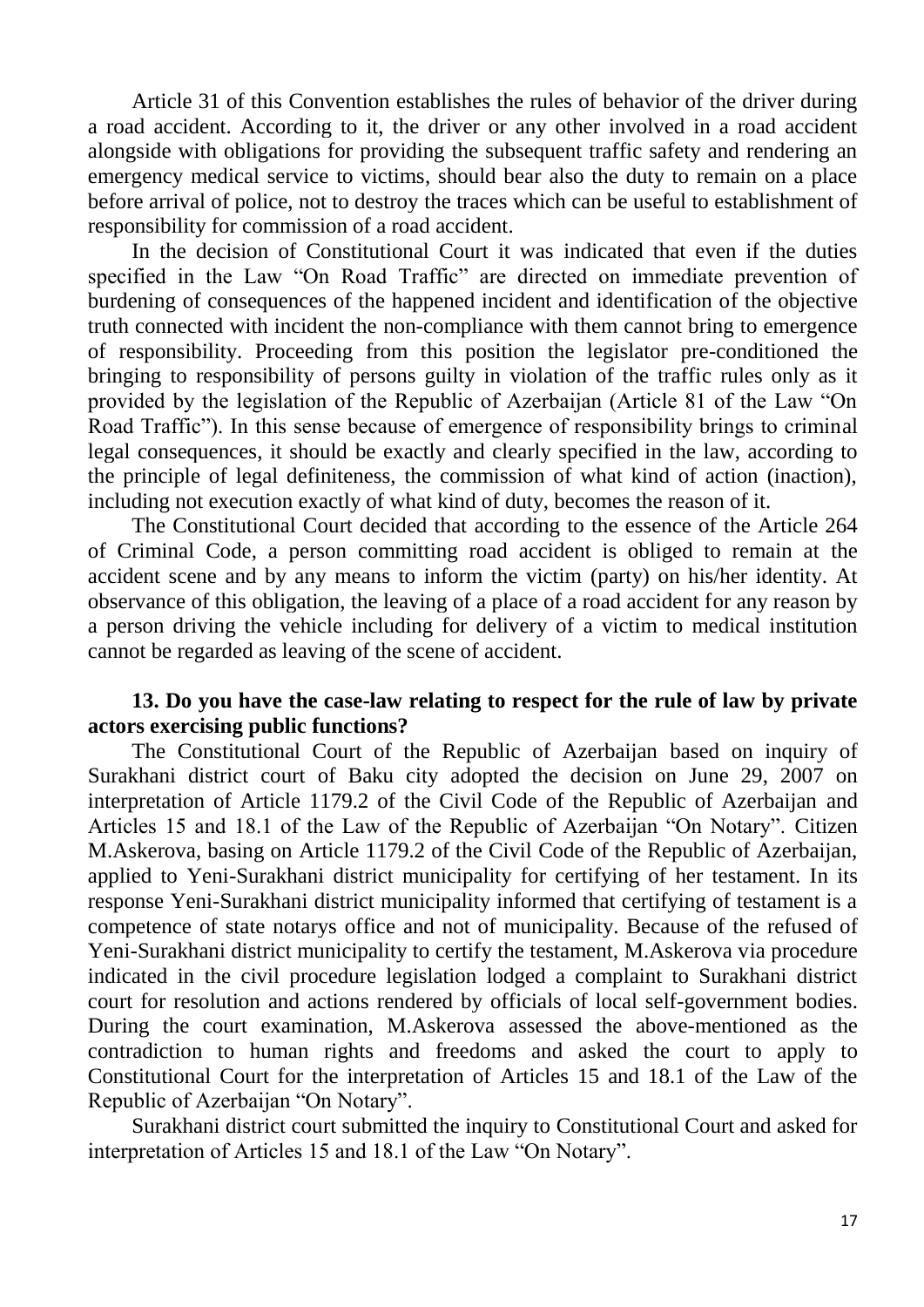In the decision of Constitutional Court it was noted that based on the relevant positions of Constitution, in Article 1 of the Law of the Republic of Azerbaijan "On status of municipalities" it is specified that the local self-government in the Republic of Azerbaijan is such system of the organization of activity of citizens which allows them to independently and freely decide the issues of local value within the limits of the law and to carry out according to an Article 144.2 of the Constitution of the Republic of Azerbaijan part of the state work in the name of interests of local population.

Transfer of some concrete powers to institutions of local government by legislative and executive authorities is not also excluded in the international documents.

For example, in Article 4.1 of the European Charter of local self-government of October 15, 1985, it is indicated that the basic powers and responsibilities of local authorities are prescribed by the constitution or by statute. However, the given position does not exclude transfer to institutions of local government according to the law of separate concrete powers. According to item 2 of given article, local authorities within the limits of the law have full discretion to exercise their initiative with regard to any matter which is not excluded from their competence nor assigned to any other authority. According to Article 4.3 of the Charter, the public responsibilities shall generally be exercised, in preference, by those authorities, which are closest to the citizen. Allocation of responsibility to another authority weigh up the extent and nature of the task and requirements of efficiency and economy. Also, in conformity with the Article 15 of the Law "On Notary" a notarial activity through the state via the procedure established by the given law shall be executed by state notaries working in the state notary's offices; and in the settlements where there are no notary's offices - by corresponding executive authorities, persons equal according to the Civil Code of the Republic of Azerbaijan to the notaries and competent officials of consulates of the Republic of Azerbaijan. Besides in Article 18 of the Law it is specified that testaments shall be certified by the relevant executive authorities in settlements, where there are no notaries.

Constitutional Court decided that in spite of the fact that Articles 15 and 18.1 do not provide for the procedure of certifying of testaments by municipalities, this does not exclude the powers of institutions of local government to certify the testaments in places of absence of the notary, provided for by Article 1179.2 of the Civil Code of the Republic of Azerbaijan. Also, according to items 1 and 12 of paragraph I of Article 94 of the Constitution of the Republic of Azerbaijan, it was also recommended to recommend to Milli Majlis of the Republic of Azerbaijan to set the rules of implementation by institutions of local government of powers concerning certification of testament in places of absence of the notary, stipulated by Article 1179.2 of the Civil Code of the Republic of Azerbaijan.

The Constitutional Court of the Republic of Azerbaijan based on request of Supreme Court of the Republic of Azerbaijan adopted decision of June 11, 2002 concerning Articles 67 and 423 of the Civil Procedure Code of the Republic of Azerbaijan. Taking into account the difficulties available in judicial practice as to the access of persons participating in civil proceedings to the court of cassation, in its petition the Supreme Court of the Republic of Azerbaijan asked to verify the conformity of Articles 67 and 423 of the Civil Procedure Code stating that "the complaint may be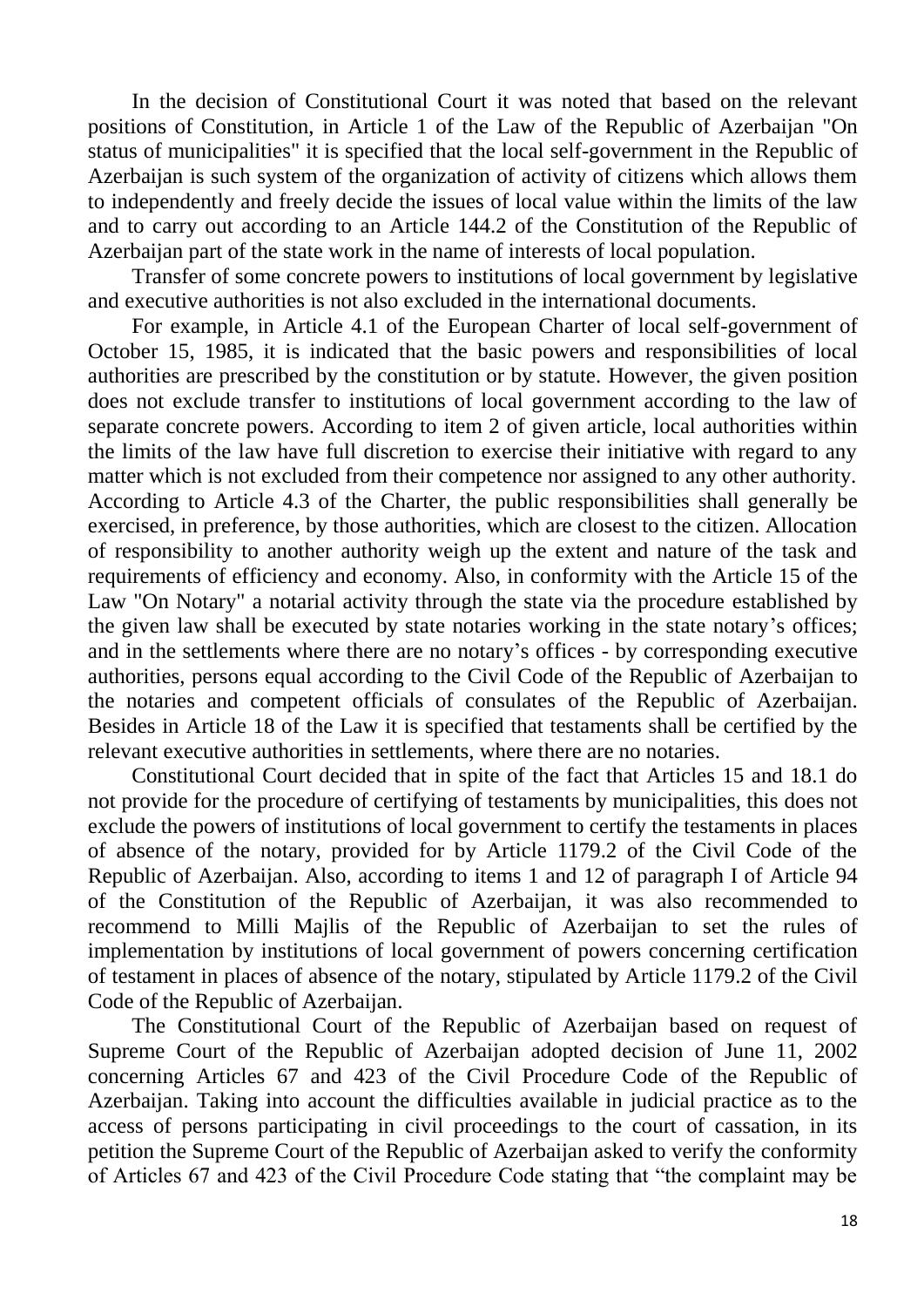submitted by person who participates in examination of a case with advocate" with Articles 60 and 71.2 of the Constitution of the Republic of Azerbaijan.

In the petition it was indicated that according to Article 67 of the Civil Procedure Code in courts of cassation instance, upon lodging the additional cassation complaints with courts of cassation instance against the acts of court concerning the re-examination of a case based on the newly revealed circumstances, the persons-parties in this case shall be enabled to take part in this re-examination only if accompanied by an advocate. And according to Article 423 of the same Code the additional cassation complaint may be submitted by person participating in case with advocate.

Article 12.1 of Constitution envisages that the highest priority objective of the state is to ensure the rights and freedoms of a person and citizen.

In accordance with Article 71.2 of Constitution no one may restrict the implementation of rights and freedoms of a human being and citizen.

According to Articles 424 and 433 of this Code the Plenum of Supreme Court shall examine the cases relating exceptionally to the legal matters as well as the court acts, which had entered into legal force, on the basis of newly revealed circumstances. In this connection with the view to ensure the qualified and thorough protection of the rights of persons taking part in proceedings, in Article 67 of the Civil Procedure Code it is stipulated that in courts of this instance the persons in proceedings shall take part in proceedings only if accompanied by an advocate. These provisions of the Civil Procedure Code are in correspondence to the requirements of Article 61 of the Constitution. According to paragraph I of the same Article everyone shall have the right to get the qualified legal assistance.

Effective restoration of the rights by independent court on the basis of fair trial is enshrined in a number of international instruments including Article 14 of International Covenant on Civil and Political Rights, Articles 7, 8, 10 of the Universal Declaration of Human Rights and Article 6 of the European Convention on Human Rights.

For instance, according to Article 8 of the Universal Declaration of Human Rights "everyone has the right to an effective remedy by the competent national tribunals for acts violating the fundamental rights granted to him/her by the Constitution or law".

In Article 20 of the Law of the Republic of Azerbaijan "On Advocacy", which based on these norms of the Constitution, it is stipulated that legal assistance shall be rendered to persons accused with commission of a criminal offence and other lowincome persons seeking the legal assistance in court without any restrictions thereto at the governmental expense.

In civil procedure legislation the free participation of an advocate is not excluded. For instance, according to Article 121.2 of the Civil Procedure Code where legal assistance to a party, in whose favor the resolution was delivered, had been provided for free of charge, the expenses shall be covered by another party for the benefit of legal counsel office.

Legal protection and legal assistance as a part of the right to a fair trial is openly and definitely maintained by the international bodies of justice

As it was mentioned, the right to a fair trial is envisaged in Article 6 of the European Convention on Human Rights. In its judgment of 9 October, 1979 on case of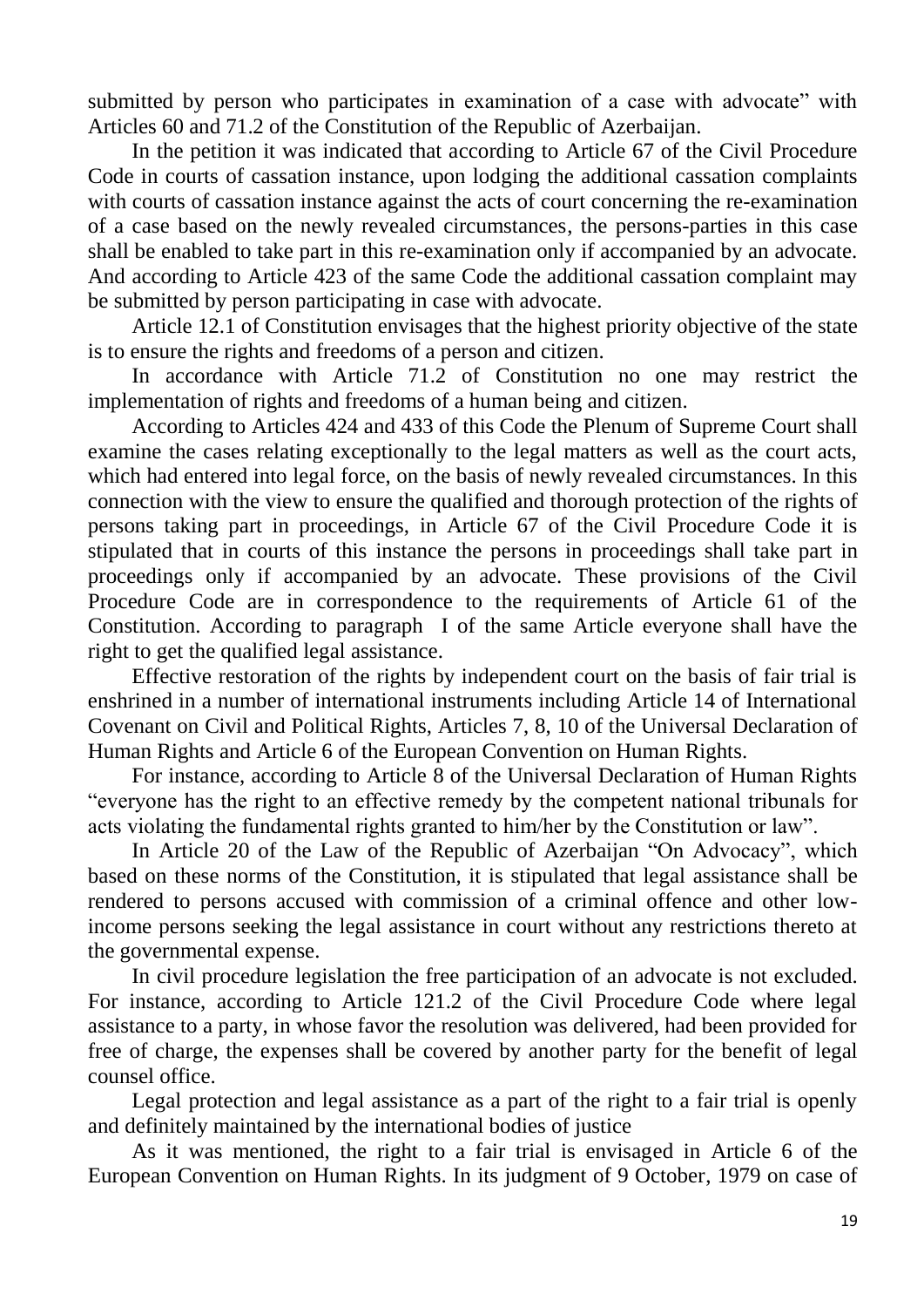Airey vs Ireland, the European Court on Human Rights noted that "…despite the absence of a similar clause for civil litigation, Article 6.1 may sometimes compel the State to provide for the assistance of a lawyer when such assistance proves indispensable for an effective access to court either because legal representation is rendered compulsory, as is done by the domestic law of certain Contracting States for various types of litigation, or by reason of the complexity of the procedure or of the case".

Constitutional Court decided to recognize the provision of Articles 67 and 423 "the complaint may be submitted by person who participates in examination of a case with advocate" of the Civil Procedure Code as conforming to Articles 60 and 71.2 of the Constitution of the Republic of Azerbaijan. When applying the provisions of Articles 67 and 423 "the complaint may be submitted by person who participates in examination of a case with advocate" there should be ensured the requirements envisaged in the Constitution of the Republic of Azerbaijan on the right to equality (Article 25), right to legal protection (Article 60) and right to legal assistance (Article 61) as well as the requirement of Article 20 on implementation of the right of low-income persons to legal assistance at the governmental expenses of Law of the Republic of Azerbaijan "On Advocacy". In decision it was recommended to the Cabinet of Ministers of the Republic of Azerbaijan to fix the amount and procedure of the payment at the governmental expenses for legal assistance in court proceedings.

## **14. Are public officials accountable for their actions, both in law and in practice? Are there problems with the scope of immunity for some officials, e.g. by preventing an effective fight against corruption? Do you have case-law related to the accountability of public officials for their actions?**

Azerbaijan ratified a number of the relevant international documents, including the Convention of the Council of Europe on Mutual Assistance in Criminal Matters, the Convention of the Council of Europe on Extradition, the Convention of the Council of Europe on Laundering, Search, Seizure and Confiscation of the Proceeds from Crime, the Convention of the UN on Transnational Organized Crime, and also the Conventions of the Council of Europe on Civil and Criminal Law Convention on Corruption. In 2004 Azerbaijan joined to Group of States Against Corruption of the Council of Europe (GRECO) and signed the Convention of the UN Against Corruption.

The legislation of strategy of fight against corruption in Azerbaijan began to develop since 1994, it includes the laws and other regulations. The President's decree "On Strengthening of Fight Against Corruption and Strengthening of Law and Order" of 1994 that contained a special instruction to the authorities on identification of the facts of bribery. Besides, within the Ministry of Internal Affairs the specialized Department of fight against organized crime and corruption was founded.

On June, 2000 the President of Republic has signed the decree "On Strengthening of Fight Against Corruption in the Republic of Azerbaijan".

According to President's decree there was developed the special state program of fight against corruption providing a number of the practical actions directed at corruption control.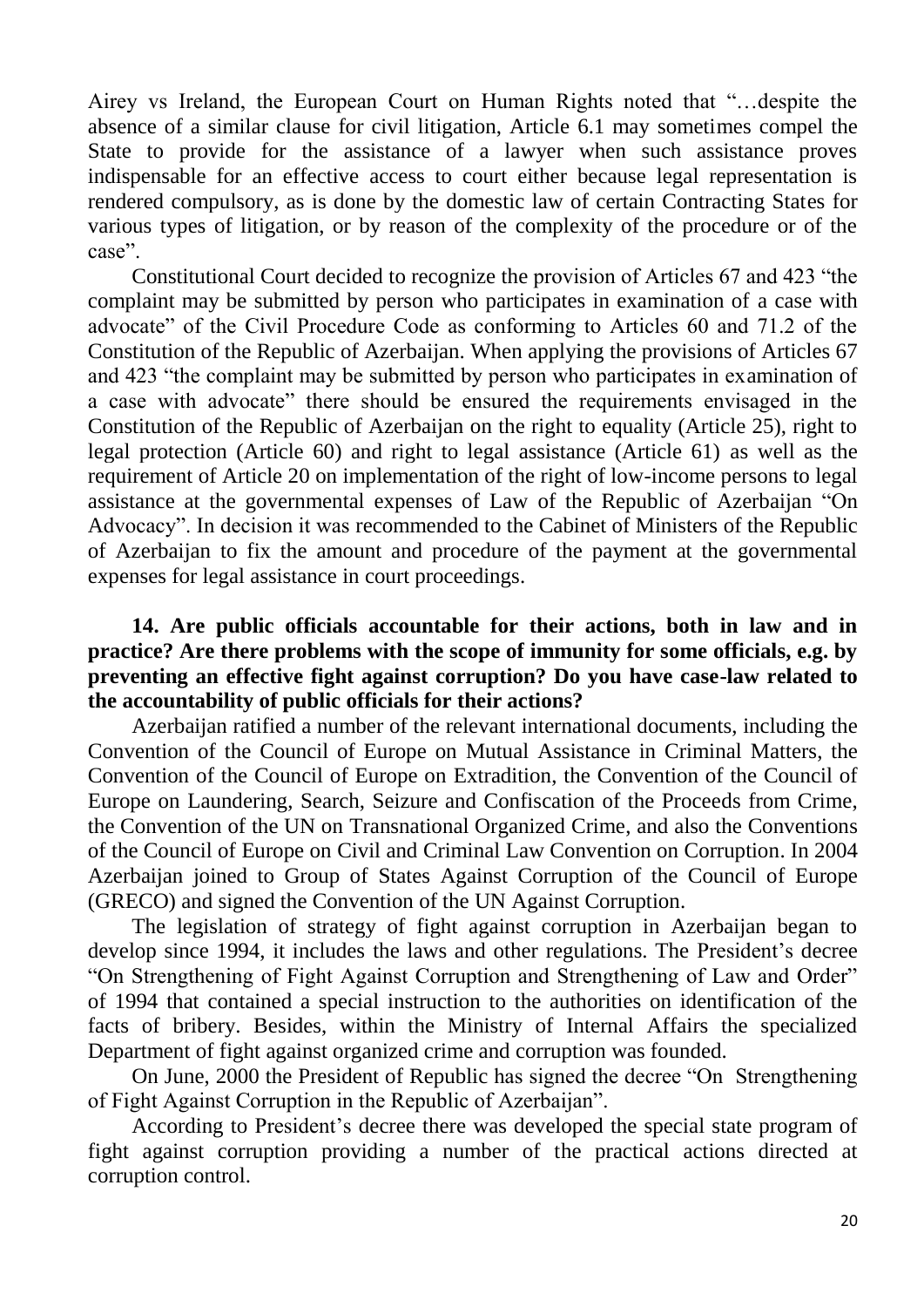Besides, at the beginning of 2004 the Law "On Fight Against Corruption" drafted with the purpose of strengthening of capabilities and powers of state bodies on identification and suppression of corruption offenses, elimination of their negative consequences, providing guarantees of social justice, human rights and freedoms, creating favorable conditions for economic development, to providing law and order, transparency and efficiency of activities state and regional authorities and officials, was adopted. The law gives definition to corruption, the violators committing corruption crimes are provide the responsibility of government employees, and individuals and legal entities for corruption. According to this law, the Commission on Fight Against Corruption at the Executive council of civil service is responsible for preventive functions.

The decree of the President of the Republic of Azerbaijan on implementation of the Law "On Fighting Corruption" contains the regulations on forming of department on fight against corruption at the Prosecutor General's Office.

It should be noted that at the initiative of the Head of State the State Agency for Public Service and Social Innovations (ASAN) under the President of the Republic of Azerbaijan was established. The agency established with the purpose to increase the transparency of activities of state agencies, rendering services to citizens at high-quality level.

"ASAN" Service is a new approach that serves, first of all, for ensuring of satisfaction of citizens with the work of government employees. This introduction in public administration of the idea of "satisfaction of clients", widespread in the private sector. It serves as a push for transition of the relations between government employees and citizens to qualitatively new stage.

In the "ASAN" service centers 9 state bodies - Ministry of Justice, Ministry of Internal Affairs, Ministry of Taxes, State Committee of Property issues, State Customs Committee, State Migration Service, State Committee of Land and Cartography, State Social Protection Fund, Ministry of Labor and Social Protection, National Archive Department are the renders of 25 legal services.

As a result of the Referendum of initiated by the President of Republic and held on September, 26, 2016 the important amendments have been made to Articles 68.4 and 146 of the Constitution of the Republic of Azerbaijan. According to the above-stated amendments: "The government, together with civil servants, shall bear civil liability for damage caused to human rights and freedoms as a result of unlawful actions or inactions of public servants, and the violation of their guarantees" (Article 68.4). "The municipalities and municipal servants are responsible for damage caused to human rights and freedoms in the result of the offences or inactivity of municipal servants and their non-provision" (Article 146).

### **IV. The law and the individual**

**15. Is there individual access to your Court (direct / indirect) against general acts / individual acts? Please briefly explain the modalities / procedures.**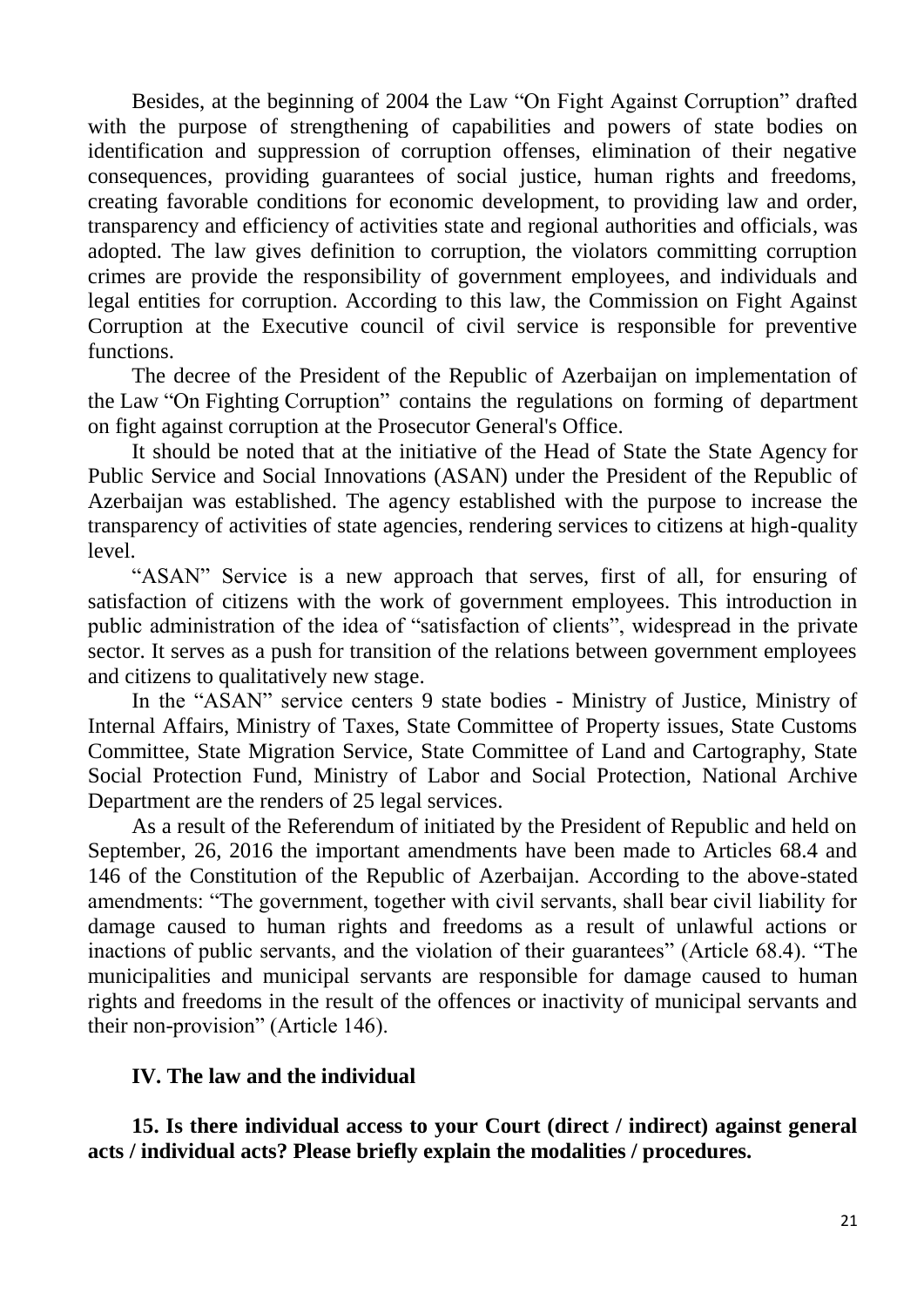As a result of a Referendum held on August 24, 2002 the list of subjects having rights to apply to Constitutional Court considerably extended. Thus, the individuals and legal entities also were granted with this right.

According to Article 130 of the Constitution everyone who claims to be the victim of a violation of his or her rights or freedoms by a decision of the legislative, executive and judiciary or by one of the municipal acts may appeal, in accordance with the procedure provided for by law, to the Constitutional Court of the Republic of Azerbaijan with the view of the restoration of his or her violated human rights and freedoms.

According to Article 34.1 of the Law of the Republic of Azerbaijan "On Constitutional Court" any person who alleges that his/her rights and freedoms have been violated by the normative legal act of the Legislative and Executive, act of municipality and courts may submit complaint to Constitutional Court in order to restore his/her human rights and freedoms. Individual complaints can be examined by Constitutional Court in following cases: if the normative legal act which should have been applied was not applied by a court; if normative legal act which should not have been applied was applied by a court; if normative legal act was not properly interpreted by a court. Complaints can be submitted to Constitutional Court in following cases: after exhaustion of all remedies within six months from the moment of entrance of the decision of the court of last instance (the Supreme Court of the Republic of Azerbaijan) into force; within three months from the moment of violation of complainant's right to apply to court.

The preliminary study of submitted complaints as to their conformity with requirements provided for in Article 34.6 of the Law is implemented by the Staff of the Constitutional Court via the procedure specified in the Internal Charter of Constitutional Court.

In connection with inquiries and requests submitted to Constitutional Court as well as in accordance with Article 36.1 one or several Reporter-Judges are appointed for preparation of session on preliminary study of complaints.

Inquiry, request or complaint shall not be admitted by Constitutional Court in following circumstances:

- if the drawing up of a petition, application or complaint does not meet the requirements of the present Law ;

- if the matter does not fall within the jurisdiction of Constitutional Court;

- if an inquiry, request or complaint was submitted by a body or person who does not have such a right;

- if the collective body, which adopted the decision to submit an inquiry or request to Constitutional Court had no quorum and necessary majority of votes at its session;

- if the documents certifying the exhaustion of the right to challenge the judicial act or violation of the right to apply to court have not been submitted;

- if the Constitutional Court had already adopted a decision on the matter concerned.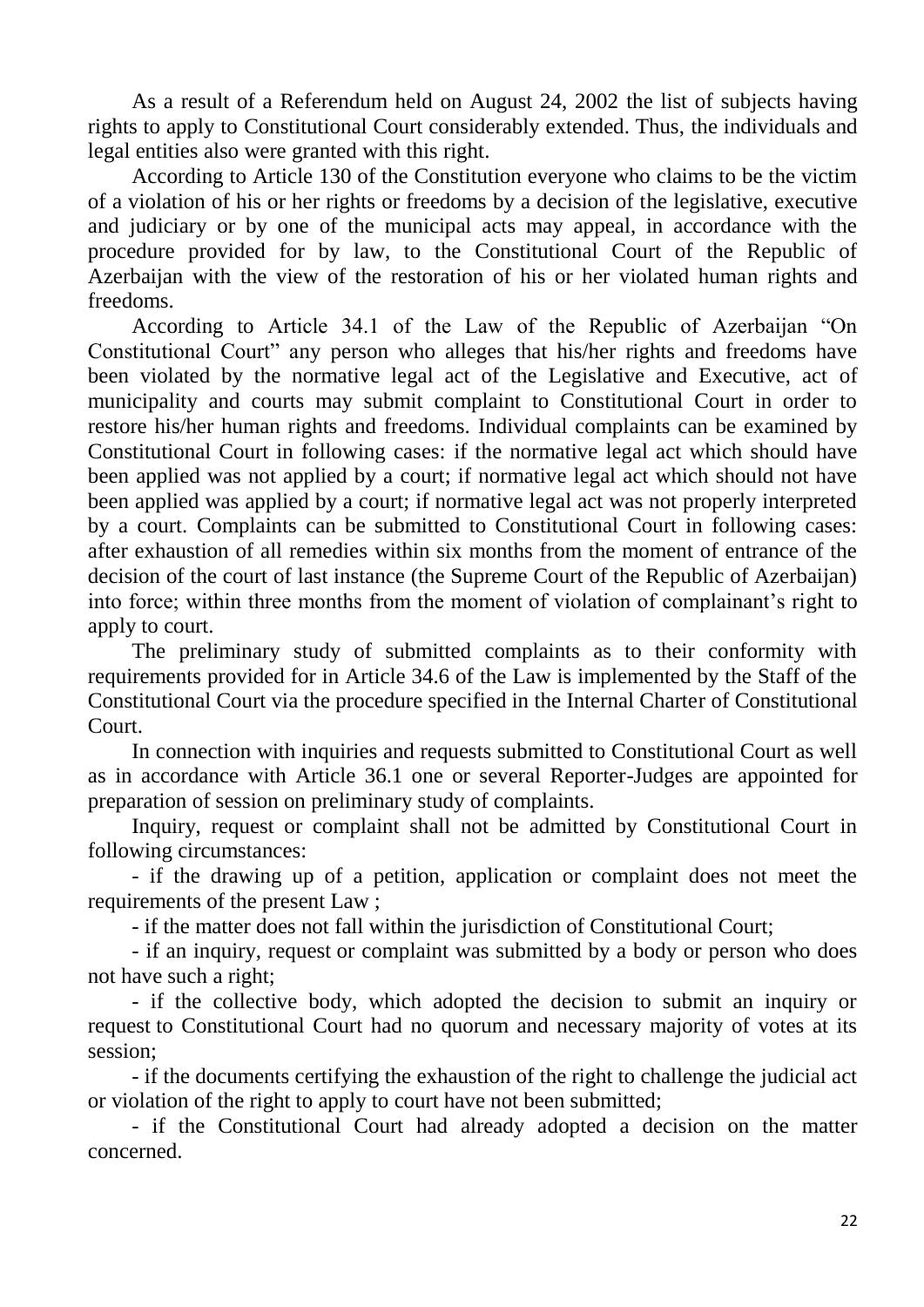In case of withdrawal of inquiry, request and complaint before it is admitted for examination of Constitutional Court the same inquiry, request and complaint are not examined by Constitutional Court.

## **16. Has your Court developed case-law concerning access to ordinary / lower courts (e.g. preconditions, including, costs, representation by a lawyer, time limits)?**

The Constitutional Court of the Republic of Azerbaijan repeatedly considered cases in which the right for access to justice was directly or indirectly affected. Constitutional Court in a number of its decision noted, that among the constitutional provisions directed at protection of human rights and freedoms, the right for legal protection of the rights and freedoms (the right for fair trial) has special value and the non-ensuring of this right, from the point of view of the principle of the rule of law, leads to considerable restriction of the rights and freedoms (decisions of the Plenum of the Constitutional Court of February 1, 2005, December 13, 2005, May 8, 2008, December 30, 2008).

In the decision of July 27, 2000 "On Article 103 of the Land Code of the Republic of Azerbaijan" the Plenum of Constitutional Court noted that the recognition of provisions of Article 103 of the Land Code of the Republic of Azerbaijan as a precondition for application of individuals and legal entities first of all to the relevant bodies of Executive power and municipalities contradict to the Constitution. Linking of consideration of land disputes in courts with the decision of appropriate authority of executive power or municipality has to be regarded as restriction of the right of a person for direct appeal to court. The person, whose rights have been violated, has the right to address at his/her own discretion the issue of resolution of land disputes to relevant authorities of executive power, municipalities or directly to court.

In the decision "On complaint lodged by executive power of Narimanov district of Baku concerning verification of conformity of the court decision to Constitution and legislation the Republic of Azerbaijan" the Court specified that premature referral of a case by court of appeal instance (in this case it was the Economic Court) on substantive examination to the economic court of first instance, led to restriction of constitutional right of the claimant for the appeal to cassation instance. The Constitutional Court specified that the right to fair legal proceeding cannot be interpreted in a narrow sense and the right to appeal to the court, being a part of this right, is applied to all stages of legal procedure.

In the decision on verification of conformity of Article 107.4 of the Criminal Procedure Code of the Republic of Azerbaijan to Article 60.1 of the Constitution of the Republic of Azerbaijan, the Court noted that European Convention provides for two groups of guarantees of fair judicial proceedings: organic guarantees – these guarantees are directed at possibility (availability) of judicial proceedings. For this purpose a number of duties are assigned to public authorities: impartiality, open conducting of proceedings; functional guarantees – are aimed at providing the principle of equality. Equality has to be observed at all stages of process. One of necessary conditions of the effective resolution of the tasks set for criminal legal proceedings are objectivity and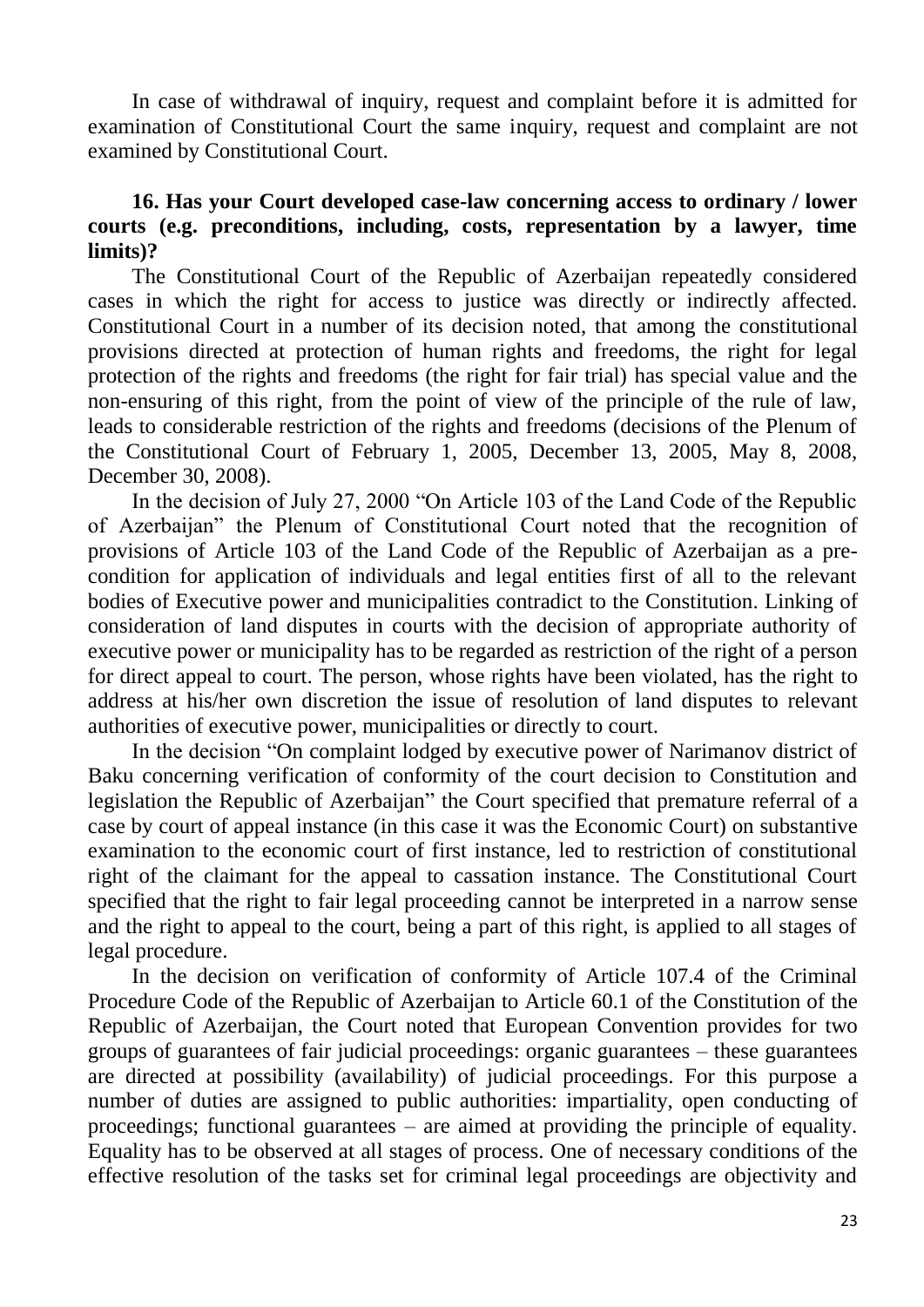impartiality of the persons having power to adopt the decisions, which execution is obligatory in criminal trial. One of important means of ensuring of objectivity and impartiality in criminal trial of the persons participating in criminal legal proceedings is existence in criminal trial of institute of rejection. Reasonable rejection of the judge (composition of the court) in criminal trial or rejection of the judge promotes the adoption of objective and impartial judicial acts and increase the trust of participants of criminal trial and other persons to justice and judicial acts.

According to the legal position formed by the Plenum of Constitutional Court in connection with the right of legal protection the enforcement of the right to judicial protection (the right to fair trial) through various legal procedures at the courts of justice is a key prerequisite of the rule of law. Although this right is not absolute, limitations to it shall be stated in law and shall not inhibit its substance (decision of the Plenum of Constitutional Court of December 13, 2005 on complaint by Kh.I.Qasimov).

As one more example may be given the case "On interpretation of Article 13 of the Administrative Procedural Code of the Republic of Azerbaijan of September 17, 2014". In its inquiry the Court of Appeal of Sheki city, for the purpose of elimination of the uncertainty in court practice, asked the Constitutional Court of the Republic of Azerbaijan for interpretation of Article 13 of Administrative Procedure Code from the point of view of whether the obligation to render assistance to participants of process, in case of replacing wrong types of the claim, falls within jurisdiction of court of appeal instance. The Plenum of Constitutional Court emphasized in the decision that the Constitution, along with providing of human and citizen's rights and freedoms as prime target of the state, also guaranteed their legal protection. The right for legal protection envisaged in Article 60 of the Constitution, being the independent right, at the same time acts as the guarantee of other human and citizen's rights and freedoms enshrined in the Constitution. Everyone can appeal in court the decision and action (or inaction) of state bodies, political parties, labor unions, other public associations and officials.

According to the Civil Procedure Code, the task of legal proceedings on civil and economic disputes is the judicial recognition of legitimate rights and interests of each individual or legal entity. All individuals and legal entities have the right to use legal protection via the procedure established by the legislation for the purpose of protection and ensuring the rights and freedoms and interests protected by the law. The disclaimer of appeal to the court is invalid.

Court noted that adoption of the Law of the Republic of Azerbaijan "On Administrative Procedure" and Administrative Procedure Code is directed at effective protection of the rights and interests of citizens protected by the law, and also at ensuring of more transparency of activities of administrative authorities. One of characteristic features of the administrative and procedural legislation is that the administrative relations (public relations) arise in the field of governmental and local self-government and one of the parties in these relations should necessarily be the executive body, municipality and any subject authorized by the law to adopt the administrative act. Participants of these relations are initially not equal; one of them is the carrier of sovereignty and possesses the powers of authority concerning other party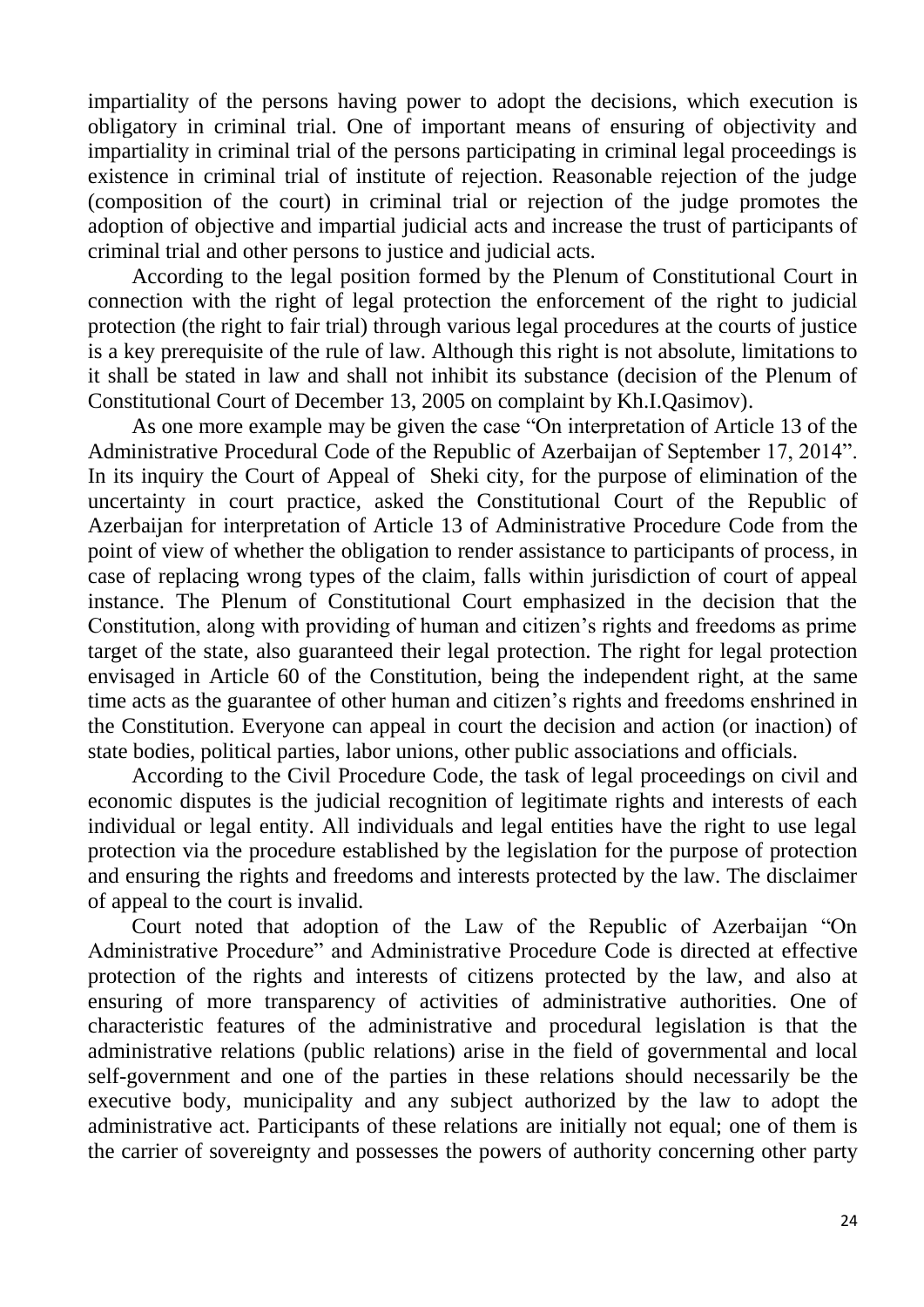that is individual or legal entity. Irrespective of the origin of administrative dispute, as a rule, the individual or legal entity becomes the party that took a legal action.

For this reason, for more effective ensuring of protection of legitimate interests of the latter, the legislator established the examination of administrative disputes by specialized courts, such as administrative legal proceedings.

Comparative study of the provisions of Civil Procedure Code and Administrative Procedure Code showed as in Codes there are some general principles of the relevant proceedings. Independence of judges, equality before the law and court, obligation to submit the evidences, the principle of competitiveness, the principles of publicity of judicial review and the principle of dispositivity belong to these principles. At the same time, along with the general principles of both proceedings, the Administrative Procedure Code has specifically different principles.

For instance, if according to Civil Procedure Code, the court considers and uses only those evidences that are submitted by parties, then according to Administrative Procedure Code a court, without being limited to the explanations, statements and proposals of participants of process, the evidences provided by them and other materials containing in case is obliged to research all actual facts of the case which are required for correct solution of a case.

Other feature distinguishing the administrative legal proceedings from civil legal proceedings is the obligation of court to render assistance to participants of process in elimination in claims of formal violations, refining of not clear claim requirements, replacement of wrong types of the claims by more suitable ones, supplement of incomplete actual data, and also in providing of explanations important for determination and assessment of the facts of a case.

According to Article 52 of Administrative Procedure Code that is referred to as "limit of judicial review", even if the court is not connected with a form of expression of the statement of claim, it has no right to go beyond the claim requirements. This article provides the principle of '*ne ultra petita*" and once again underlines the action of the principle of dispositivity in administrative process. This regulation establishes that the court should build the process based on the claim requirement and resolve a dispute without going beyond their limits. In administrative process the court, on one hand, shall be guided by the principle of studying of the facts of a case, and with another – the principle of dispositivity. This principle establishes the limits of the principle of studying of the facts of a case for court.

In Article 82 of Administrative Procedure Code providing the limits of reconsideration of a case according to the appeal complaint it is specified that the court of appeal instance considers the case connected with a dispute, on full merits in essence within the complaint and on the basis of legal issues, as well as the evidences and facts (the actual circumstances). The court of appeal instance also takes into account the submitted and new evidences and facts.

It means that the court of appeal is not connected with the circumstances investigated by the court of first instance and should examine a dispute fully and adopt the decision on the basis of circumstances of the studied case and formulated internal opinion.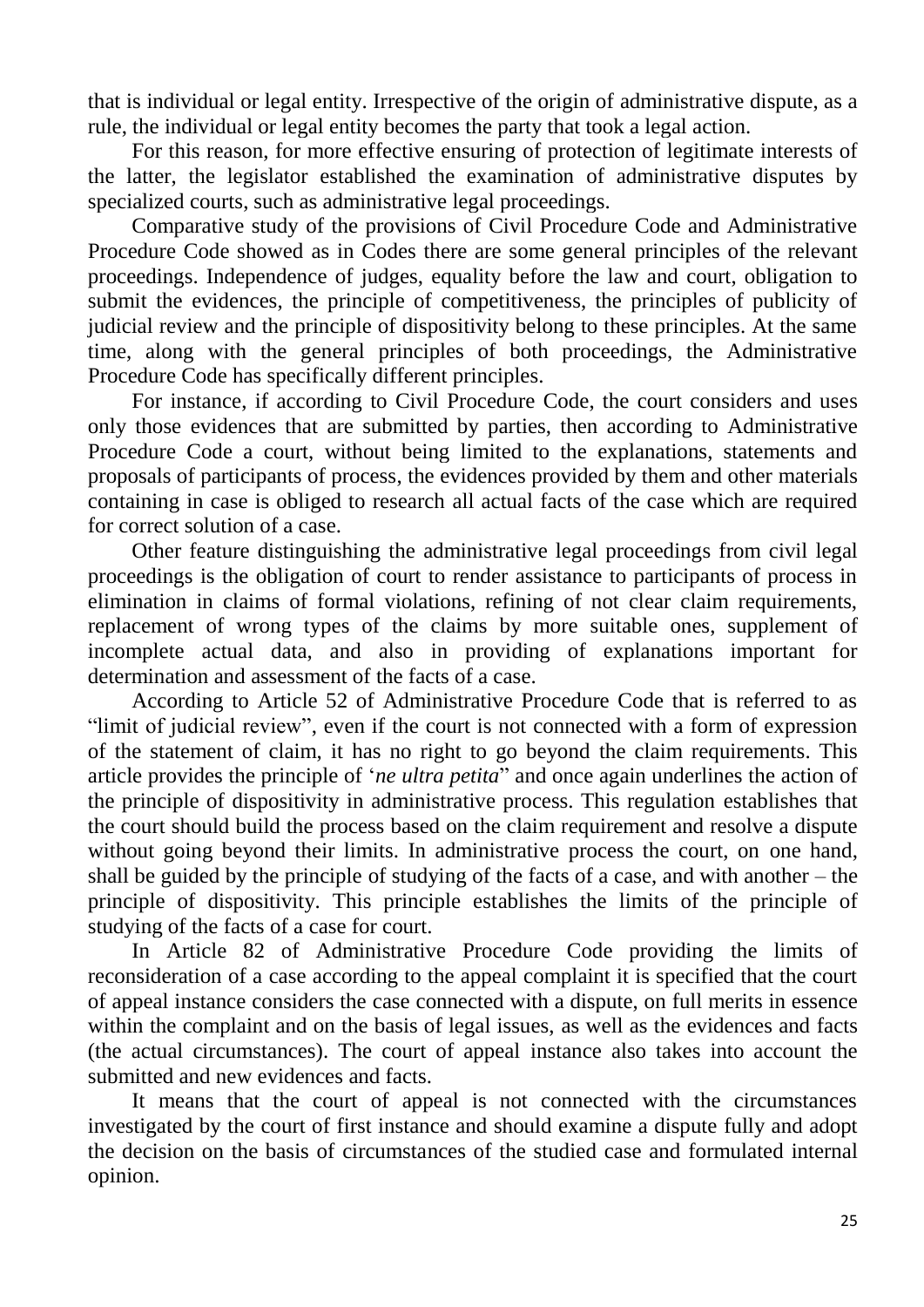Plenum of the Constitutional Court considered that the granting to the courts considering the administrative cases as opposed to the courts of law, of new powers for the purpose of increase of efficiency of legal proceedings in the legislation, ensuring more complete protection of the violated rights and freedoms in reasonable time, including the expansion of the sphere of powers of courts of appeal instance on administrative appeal proceedings, and also the principles of the administrative and procedural legislation should not be necessarily perceived as transition in our country of the institute of appeal, for such kind of cases, to the complete appeal.

As it gets obvious from the analysis of Article 82 of Administrative Procedure Code, this article provides for examination of the case in full and in essence, on the basis of the submitted new evidences (evidentiary facts) and the facts (the actual circumstances), and also it has made a reference to Article 12 of this Code providing for the principle of the research of facts of case. However, Article 13 of the Administrative Procedure Code obliging the court to render assistance to participants of process is not involved.

In view of specified and the fact that the legislator attributes "an obligation of court to render assistance" to Article 48 of Administrative Procedure Code establishing the obligations of court in connection with objective examination of the facts of the case in courts of first instance, it is possible to come to such conclusion that the provision "replacement of wrong types of the claim by the more suitable" of Article 13 of Administrative Procedure Code, should not belong to appeal proceedings.

Thus, since provision "replacement of wrong types of the claim by the more suitable" of Article 13 of Administrative Procedure Code, in fact, can lead to emergence of new claim requirements, and replacement of a subject of claim can lead to the change of a circle of defendants of a claim, it can not be combined with tasks of appeal proceedings and can cause the violation of the rights of defence of other party of process.

At the same time, it should be noted that according to the requirement of Article 11 of Administrative Procedure Code, the administrative legal proceedings are carried out on the basis of the principle of equality of all before the law and court. The replacement of a type of the claim within appeal proceedings can violate the right of participants of process to legal protection envisaged in Article 60 of Constitution and to deprive of them from opportunity to challenge the violated rights in three-stage judicial hierarchy.

### **17. Has your Court developed case-law on other individual rights related to the rule of law?**

The principle of the rule of law, being the general principle of activity of Constitutional Court, is at the same time the principle of the constitutional proceedings. Its sense consists in subordination of the constitutional legal proceedings to the law, recognition by the Constitutional Court of the Republic of Azerbaijan and participants of the constitutional proceedings of a priority of the law. The principle of the rule of law shall be implemented in constitutional process through recognition and ensuring of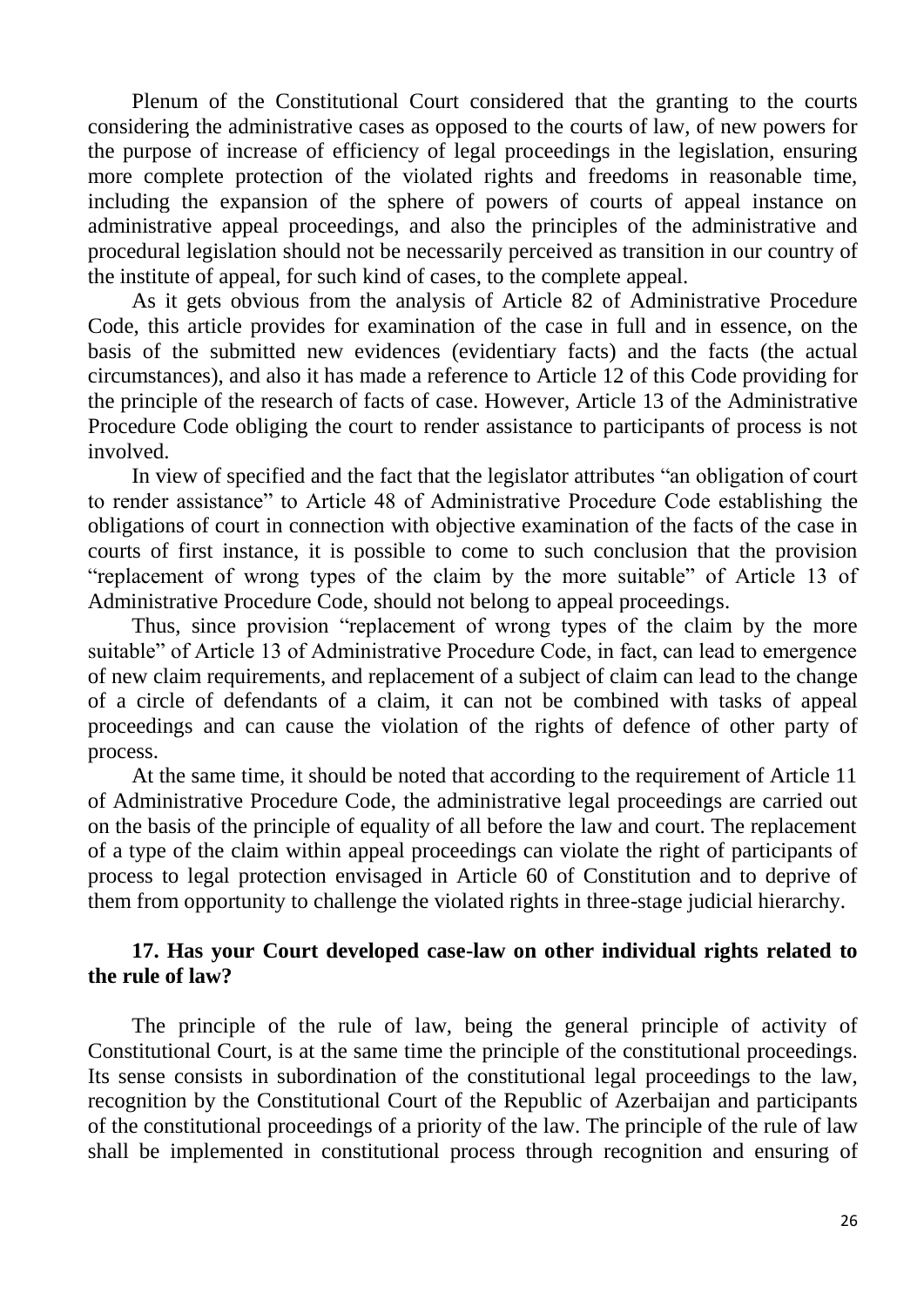supremacy, the highest legal force of the Constitution of Republic of Azerbaijan as Basic Law of the state.

In the decision on conformity of Article 53.8 of the Code on Administrative Offences of the Republic of Azerbaijan with the Constitution and to laws of the Republic of Azerbaijan, the Plenum of the Constitutional Court once again noted that at imposing by legislature of a type of administrative punishment for any administrative offense, the pro-rata rule and balance that are components of the rule of law that reflected in Constitution shall be taken into account.

In the decision of the Plenum of the Constitutional Court of October 21, 2011 "On interpretation of Article 182.2.4 of the Criminal Code of the Republic of Azerbaijan" it was noted that the essence of the principle of legality means the activity of the lawenforcement body, connected with application of the criminal law, should be guided only by law and carried out on the basis of the law. It also means that the recognition of an act as a crime and recognition of the person as guilty in commission of this act and application of punishment concerning him/her is allowed only on the basis of the criminal law.

At the same time the basis for criminal liability of the person who has committed the socially dangerous act, recognition of act as a crime and application with regard to a person of the punishment established only by the criminal law, is one of fixed methods of ensuring of the principle of legality.

According to the legal position of the Plenum of Constitutional Court formulated in the mentioned decision when adopting by legislature of the criminal legal norm it is necessary to pay special attention to observance of such principles of legality as the principle of supremacy, unity, expediency of the law and reality of legality. Execution of the listed principles derives from the principles enshrined in the Constitution, such as equality, compatibility, legal certainty, balance (On interpretation of Articles 18.5, 61.1.1 and 65 of Criminal Code of the Republic of Azerbaijan of March, 18, 2013).

## **18. Is the rule of law used as a general concept in the absence of specific fundamental rights or guarantees in the text of the Constitution in your country?**

In the decision of October 29, 2010 the Plenum of Constitutional Court noted that for the correct interpretation of the legislative norm it is necessary to take into account the principle of proportionality which is a component of the principle of rule of law.

"According to the principle of proportionality the measures providing any interventions to legal status of the natural or legal person, have to be proportional to the lawful purposes which the administrative bodies adhered, and for achievement of this purpose from the point of view of the contents, places, time and a circle of persons whom it covers, should be necessary and suitable.

The principle of proportionality should correspond to the requirement of compliance, need and suitability. According to criterion of the compliance, any measure limiting the rights and freedoms of an individual or the legal person has to correspond to achievement of the purpose provided by administrative body. According to criterion of need, the restrictive measures applied by administrative body in the absence of smaller